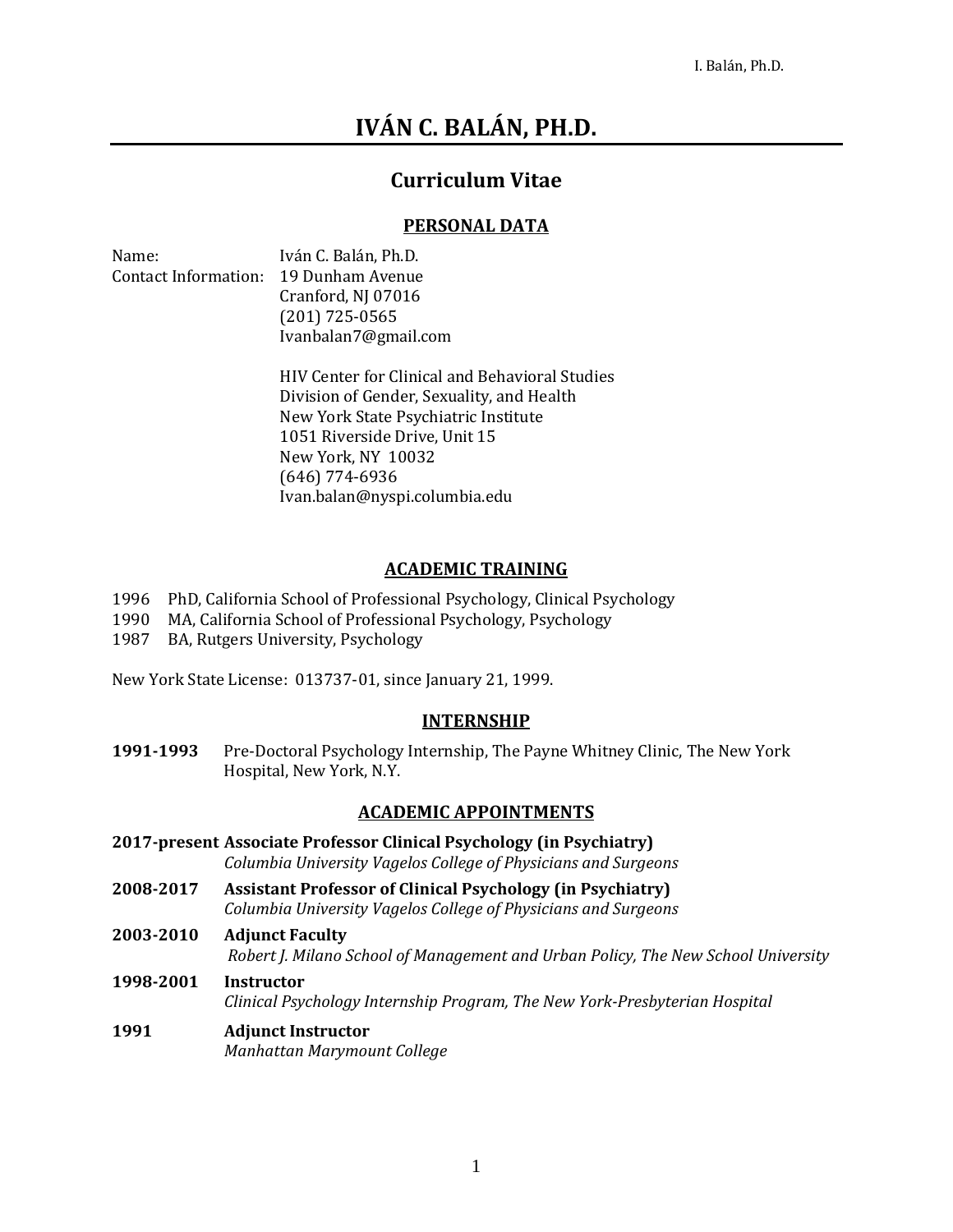## **HOSPITAL APPOINTMENTS**

- **2014-present** Research Scientist V, HIV Center for Clinical and Behavioral Studies & Anxiety Disorders Clinic, New York State Psychiatric Institute, New York, NY
- **2005-2014** Project Manager, HIV Center for Clinical and Behavioral Studies and Anxiety Disorders Clinic, New York State Psychiatric Institute, New York, NY
- **2002-2005** Research Scientist III, HIV Center for Clinical and Behavioral Studies and Anxiety Disorders Clinic, New York State Psychiatric Institute, New York, NY
- **1998-2002** Research Scientist II, HIV Center for Clinical and Behavioral Studies, New York State Psychiatric Institute, New York, NY
- **1997-1998** Research Scientist I, Anxiety Disorders Clinic, New York State Psychiatric Institute, New York, NY
- **1994-2002** Psychologist, Department of Psychiatry, New York-Presbyterian Hospital
- **1993-1996** Psychologist, St. Mary Hospital Community Mental Health Center, Hoboken, NJ

### **HONORS**

- **2017** Innovation Award, NIH Microbicides Trials Network
- **2016** Service Award, NIH Microbicides Trials Network
- **2015** Innovation Award, NIH Microbicides Trials Network
- **2010** Manuscript of the Year Award (HIV Center for Clinical and Behavioral Studies)
- **2006** NIH Loan Repayment Program Award, Health Disparities

### **GRANT SUPPORT**

# **2016-present Use of Novel Mobile Technology to Screen Sexual Partners for HIV and STIs**

NICHD (R01 HD088156). PI: I. Balán, Ph.D.

Assess the acceptability and feasibility among high-risk MSM and transgender women of testing sexual partners using a novel rapid HIV and syphilis test paired with a smartphone app to improve ease of use, results display, and linkage to care. Total direct support: \$1,869,164

#### **2006-present Microbicides Trials Network**

NIMH (U01 AI68633) PI: S. Hillier, Ph.D.;

A. 2019-present MTN-042 Sub-contract PI: I. Balán, Ph.D.

Develop and implement an adherence counseling intervention for the MTN-042 (DELIVER: A Phase 3b Safety Study of the Dapivirine Ring and PrEP in Pregnant Women) in four study sites in Sub-Saharan Africa. Up to five years in duration.

Total direct support to date (Year 1): \$67, 840

B. 2018-present MTN-035 Sub-contract PI: I. Balán, Ph.D.

Lead team of qualitative interviewers for five country study of placebo rectal microbicide delivery products. Up to three years in duration. Total direct support to date (Years 1 and 2): \$116,727

C. 2016-present MTN-025 Sub-contract PI: I. Balán, Ph.D.

Develop and implement an adherence counseling intervention for the HOPE/MTN-025 Study to support Daviparine Ring use among women in 14 study sites in Sub-Saharan Africa. This work includes an ancillary study exploring the experiences of study counselors in learning and delivering the adherence counseling intervention. Four years duration. Total direct support to date (Years 1-4): \$772,448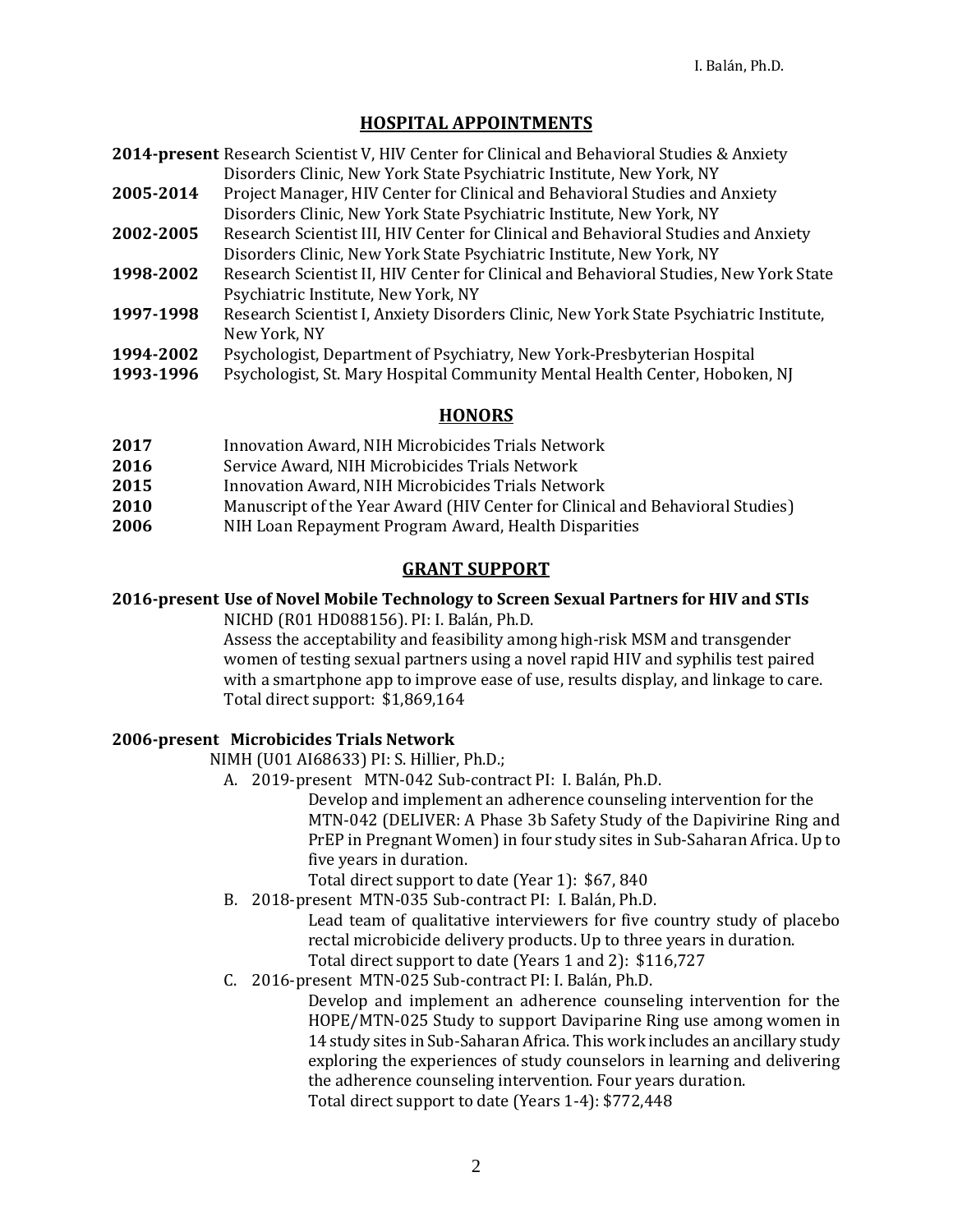D. 2012-2015. Sub-contract PI: A. Carballo-Dieguez, Ph.D.

Role: Behavioral Consultant; Developed, trained, and implemented a client centered adherence intervention used by 25 counselors in multinational research trial. Total direct support: \$1,476,784

#### **2015-present Universal for All, Frequent for Some: HIV-testing in School Based Health Clinics**

NIDA (R01 DA041065). PI: T. Sandfort, Ph.D. Five years of funding awarded. Role: Co-Investigator; Developed and implemented 4-session Motivational Interviewing intervention to reduce substance use and sexual risk behavior among high risk high school students Total direct support: \$2,920,502

#### **2014-present Rapid Home Test to Reduce Sexual Risk Behavior in MSM and Transgender Women**

NICHD (R01 HD076636) PI: A. Carballo-Dieguez, Ph.D. Role: Co-Investigator, Project Director; Direct a two-site study on the use of rapid HIV testing with sexual partners to reduce risk of HIV infection. Total direct support: \$2,025,200

#### **2008-present HIV Center for Clinical and Behavioral Studies**

NIMH (P30 MH43520) PI: R. Remien, Ph.D.

Role: Core Investigator for the Bio-Behavioral Science Core, offering consultation to other researchers on behavioral aspects of biomedical interventions. Total direct support: \$8,750,000

- **2012-2015 Interpersonal Therapy for Depression in Breast Cancer** NIC (CA133050) PI: C. Blanco, M.D. Role: Psychologist; Conduct a Problem-Solving Therapy intervention with depressed women with breast cancer. Total direct support: \$1,615,230
- **2012-2015 Prevention of Dental Caries among Children in Low-income Housing in Boston** NIDCR (U54 DEO19275). PI: M Henshaw, M.D.; Sub-Contract PI: B. Borrelli, Ph.D. Role: Consultant; Supervised Spanish-language sessions of a Motivational Interviewing intervention to engage parents in improving their child's dental health. Total direct support: \$5,141,550
- **2010-2015 Promoting Participation in Cancer Risk Counseling for Underserved Latinas** American Cancer Society (RSGT-10-203-01-CPPB). PI: Dr. J. Weitzel Role: Consultant; Developed and trained providers in a Motivational Interviewing intervention to engage Latinas a risk of breast cancer to seek genetic counseling. Total direct support: \$1,991,000
- **2009-2014 Gambling Addiction: Treatment Mediators and Moderators** NIMH (R01 MH082773) Co-PIs: E. Wulfert, Ph.D. & C. Blanco, M.D. Role: Supervise the Motivational Interviewing component of a combined MI and CBT treatment for problem gambling. Total direct support: \$1,561,390

#### **2008-2013 HIV Center for Clinical and Behavioral Studies** NIMH (P30 MH43520) PI: A. Ehrhardt, Ph.D. Role: Dr. Balán was a Core Investigator for the Development Core, offering consultation on multi-cultural awareness in research and intervention development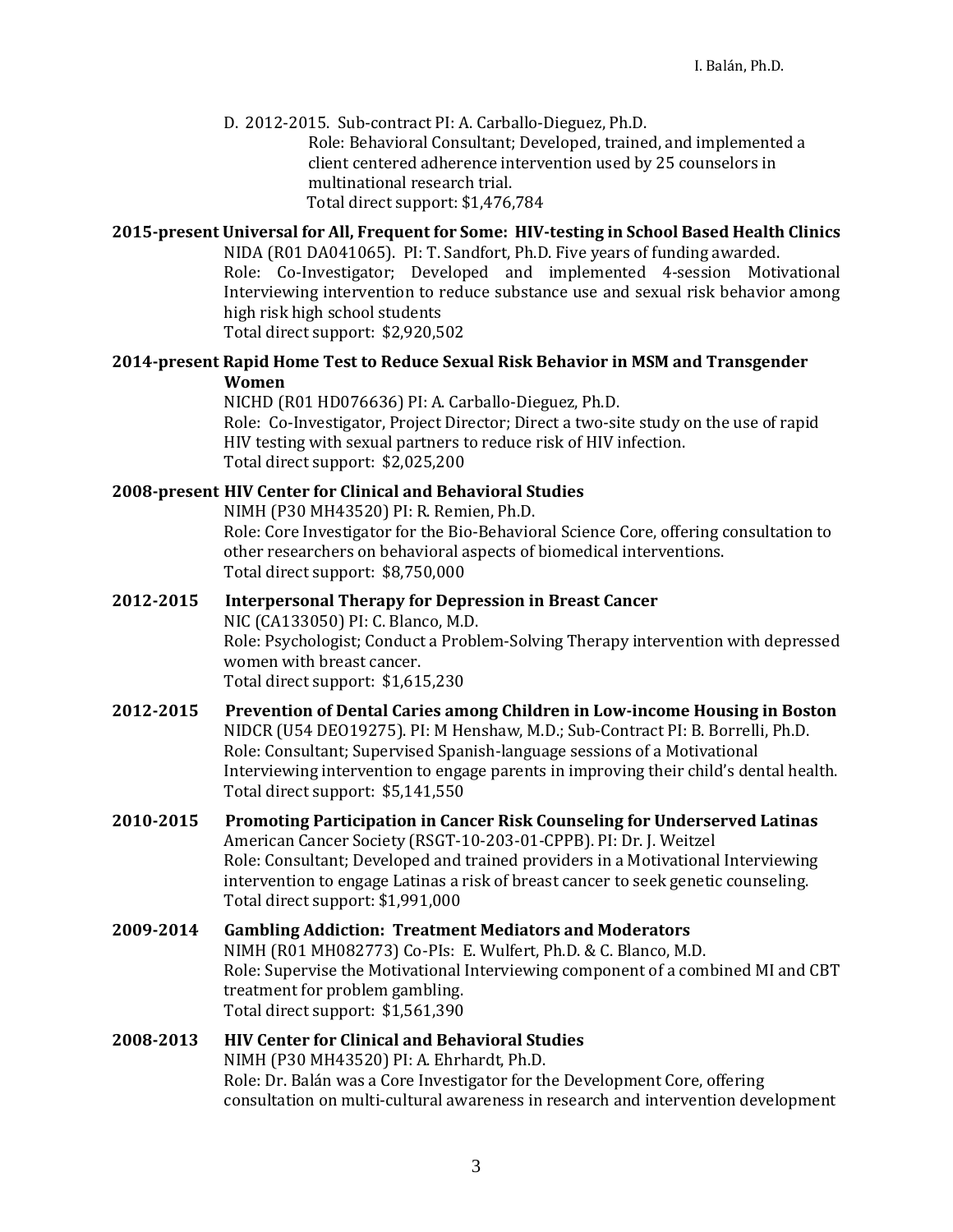Total Direct support: \$1,461,292

- **2007-2013 Motivational Antidepressant Therapy for Hispanics**  NIMH (R01 MH077226). PI: R. Lewis-Fernández, M.D. Role: Co-Investigator; Developed and supervised psychiatrists in the delivery of a Motivational Interviewing intervention to improve treatment retention and adherence among depressed Latinos. Total Direct Support: \$1,982,660
- **2009-2012 Rapid HIV Home Test and Decision-Making among HIV-Negative Men**  NIMH (R01 MH79692) PI: A. Carballo-Diéguez, Ph.D. Role: Co-Investigator; Collaborated in the study design, conducted in-depth interviews, qualitative data analysis, and dissemination of results Total direct support: \$1,664,218
- **2009-2012 Substance Use Co-morbidity Care: Evidence-based Stepped Strategies for Depression**

NIH (NIDA R01 DA023973). PI: C. Blanco, M.D. Role: Co-Investigator; Developed an integrated Motivational Interviewing and Brief Behavioral Activation Treatment intervention and implement it at a community substance abuse treatment program. Total direct support: \$ 1,080,698

- **2008-2011 HIV Prevention Intervention Targets in High-risk Alcohol Venues in Argentina**  NIAAA (R21 018075). PI: I. Balán, Ph.D. Led an international team of researchers in the successful completion of a study exploring how venues, patrons, and alcohol consumption contritue to HIV risk behavior in alcohol venues in Argentina. Total Direct Support: \$286,281
- **2005-2011 Factors Associated with HIV Risk Behavior Among Men in Argentina**  NIMH (R01 MH73410) PI: A. Carballo-Diéguez, Ph.D. Role: Co-Investigator, Project Manager; lead international team of researchers to successfully complete qualitative and quantitative study of HIV risk behavior among MSM in Argentina. Total Direct Support: \$1,129,897 **2005-2010 SMART: Improving Detection & Outcome of Psychiatric Co-morbidity in Drug** 
	- **Treatment** NIDA (R01 DA020783) PI: Dr. C. Blanco Role: Developed and trained counselors in a Motivational Interviewing intervention to link dual diagnosed methadone patients into psychiatric care. Total Direct Support: \$1,399,399
- **2006-2009 Enhancing CBT Adherence with Motivational Interviewing in OCD** NIMH (R34 MH071570) PI: H. B. Simpson, M.D. Role: Assessed the fidelity with which doctoral level psychologists conducted a combined Motivational Interviewing and Exposure-Ritual Prevention intervention with patients with OCD. Total Direct Support: \$624,624
- **2005-2006 Collaborative Disaster Project in Washington Heights** American Red Cross. PI: R. Lewis-Fernández, M.D.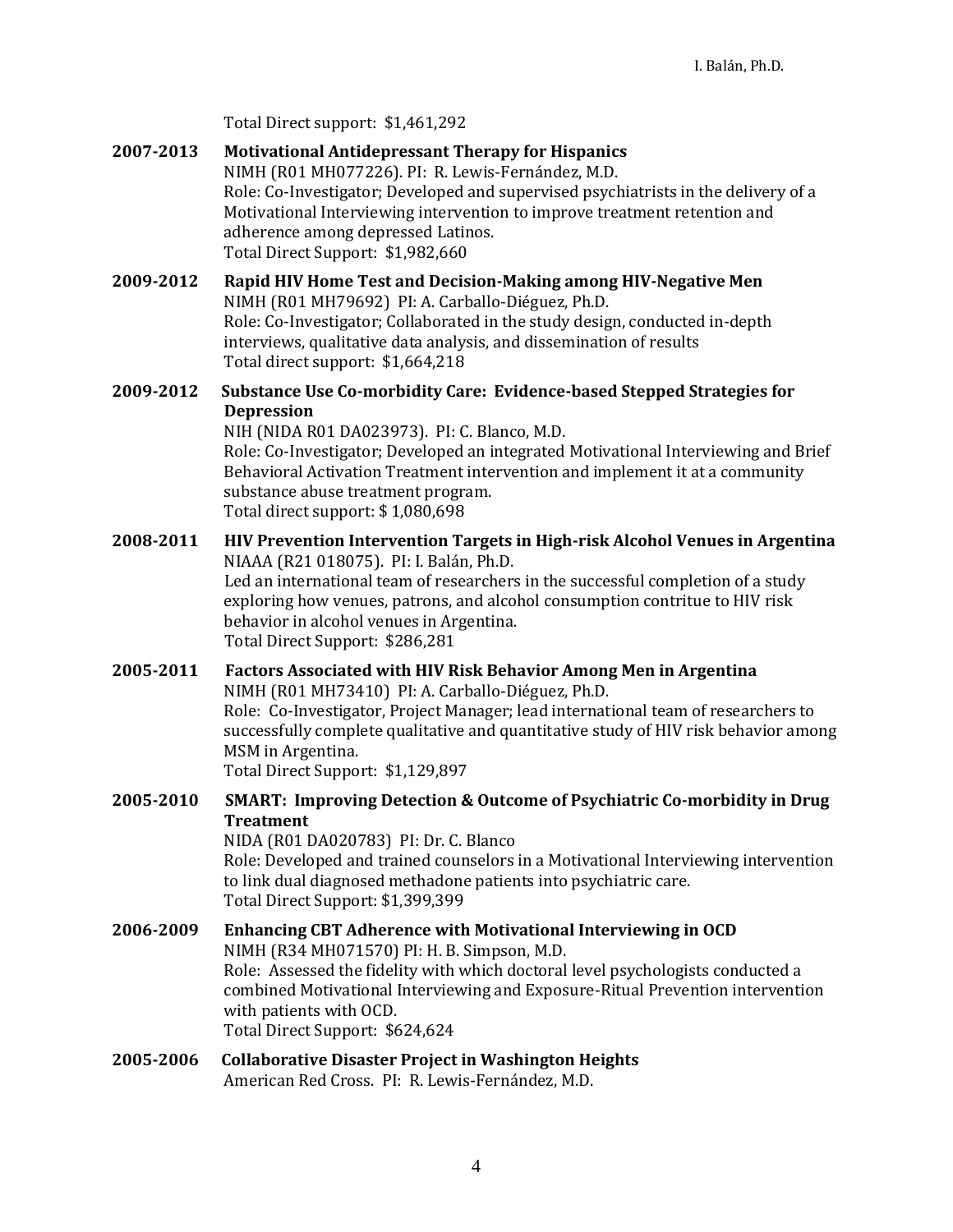Role: Psychologist, Project Coordinator; Screened patients in primary care clinics to engage those with psychiatric symptoms into care. Provided Interpersonal Psychotherapy to patients referred to treatment. Total Direct Support: \$200,000

#### **2003-2006 Internet Use and HIV Risk Among Men in New York City** NIMH (R01 MH69333) PI: A. Carballo-Diéguez, Ph.D. Role: Co-Investigator; Collaborated in study design, developed interview guide and conducted in-depth interviews with study participants, conducted qualitative data

analysis, and dissemination of findings Total Direct Support: \$1,432,279

### **2002-2006 Improving Hispanic Retention in Antidepressant Therapy** NIMH (R21 MH066388) PI: R. Lewis-Fernández, Ph.D. Role: Co-Investigator; Collaborated in the development of a Motivational Interviewing-based intervention development and assessed the fidelity with which the psychiatrists could deliver the intervention. Total Direct Support: \$250,000

#### **2002-2004 Improving Mental Health Care Services for Hispanics Affected by the World Trade Center Disaster**

Robin Hood Foundation. PI: R. Lewis-Fernández, M.D. Role: Psychologist, Project Coordinator; Screened patients in primary care clinics to engage those with psychiatric symptoms into care. Provided Interpersonal Psychotherapy to patients referred to treatment. Total Direct Support: \$350,000

- **1998-2001 High Risk Latino Men—Empowerment Program to Reduce Unsafe Sex** NIMH (P50 MH043520) PI: A. Carballo-Diéguez, Ph.D. Role: Conducted ten waves of an English and Spanish eight-session group intervention to reduce HIV risk behavior among Latino MSM. Total Direct Support: \$656,760
- **1994-1996 HIV Risk in NYCs Homosexually Active Latin American Men** NIMH (R01 MH052031) PI: A. Carballo-Diéguez, Ph.D. Role: Supervised interviewers conducted English and Spanish-language interviews on HIV risk behavior among Latino MSM. Total Direct Support: \$575,126

## **DEPARTMENTAL and PROFESSIONAL COMMITTEES**

- **2018-present** American Psychological Association Member, Ad-Hoc Committee on Psychology and AIDS
- **2018-present** Bio-behavioral Core, HIV Center for Clinical and Behavioral Studies, New York State Psychiatric Institute
- **2013-2018** Intervention Science Core, HIV Center for Clinical and Behavioral Studies, New York State Psychiatric Institute
- **2008-2013** Development Core, HIV Center for Clinical and Behavioral Studies, New York State Psychiatric Institute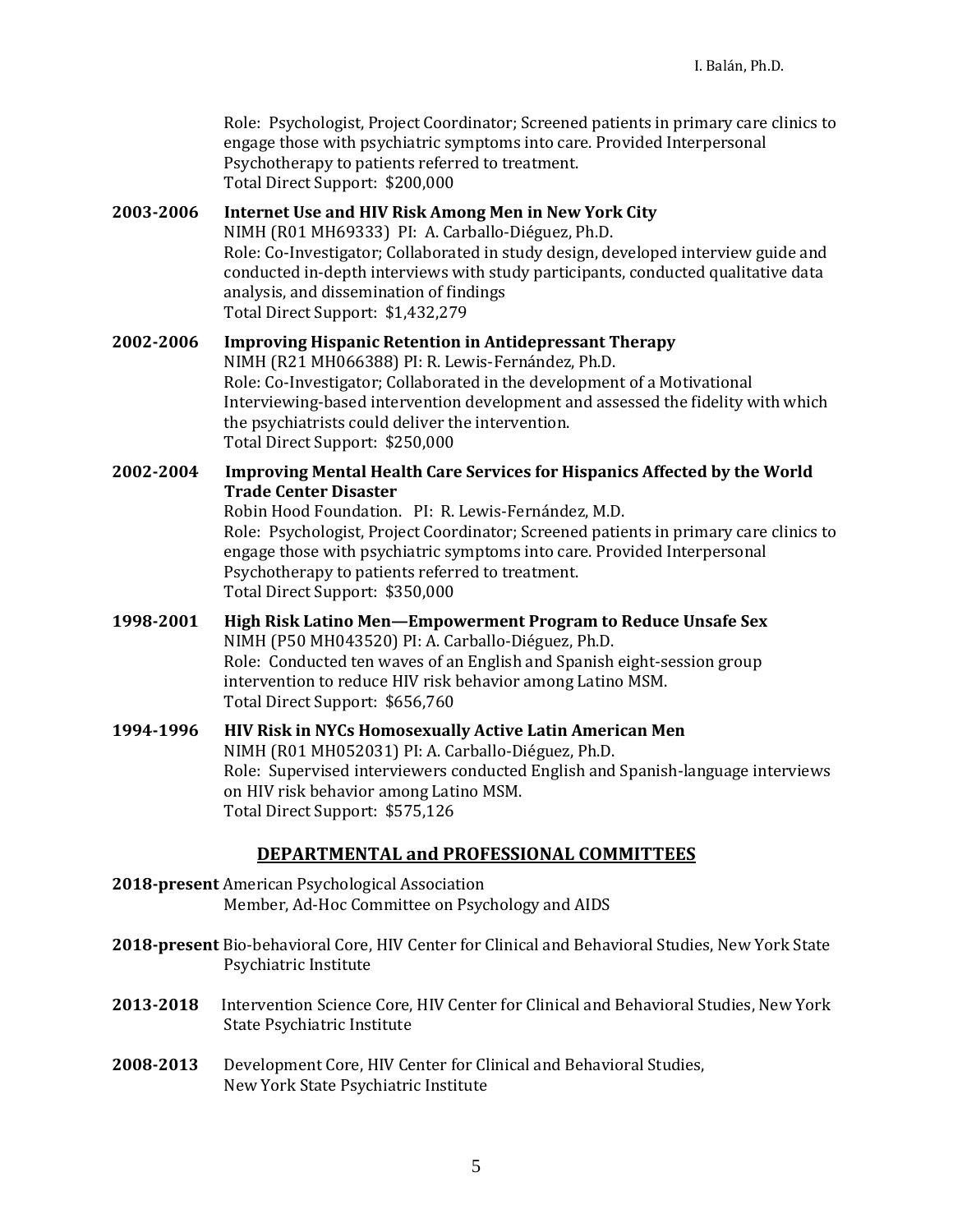### **PROFESSIONAL ORGANIZATIONS**

American Psychological Association:

Division 13: Society of Consulting Psychology

Division 44: Society for the Psychological Study of Lesbian, Gay, and Bisexual Issues Motivational Interviewing Network of Trainers

**2006-Present** Member

- **2014-2015** Chair, International Advisory Committee
- **2013-2014** Member, International Advisory Committee
- **2011-2013** Chair, International Advisory Committee

#### **AD HOC REVIEWER**

- **2019-present** Ad hoc reviewer, Journal of the International Association of Providers of AIDS Care
- **2018-present** Ad hoc reviewer, Journal of the International AIDS Society

**2017-present** Ad hoc reviewer, PLOS ONE

**2017-present** Ad hoc reviewer, Journal of Sex Research

- **2016-present** Ad hoc reviewer, Sexually Transmitted Infections
- **2015-present** Ad hoc reviewer, Journal of Homosexuality
- **2015-present** Editorial Board, Journal of Latino/a Psychology
- **2015-present** Ad hoc reviewer, Comprehensive Psychiatry
- **2012-present** Ad hoc reviewer, Archives of Sexual Behavior
- **2010-present** Ad hoc reviewer, AIDS Care
- **2010-present** Ad hoc reviewer, American Journal of Public Health

**2009-present** Ad hoc reviewer, AIDS & Behavior

#### **TEACHING/MENTORING EXPERIENCE**

- **2019** Doctoral Dissertation Committee Member Student: Javier Lopez-Rios, MPH . Understanding engagement in HIV prevention and care among men who have sex with men
- **2018-Present** HIV Center Post-Doctoral Training Program, Columbia University Fellow: Bryan Kutzner, Ph.D.
- **2018** Doctoral Dissertation Committee Member Student: Samiksha Nayak, Ph.D. Title: Development and evaluation of point-of-care diagnostic technologies for providers and consumers
- **2009-2016** Clinical Supervisor in Motivational Interviewing, Columbia Gambling Disorders Clinic, New York State Psychiatric Institute Supervisees: 4 Problem Gambling Therapists (for NIH R01 MH082773 Gambling Addiction: Treatment Mediators and Moderators)
- **2011-2013** Clinical Supervisor in Motivational Interviewing, Anxiety Disorders Clinic, New York State Psychiatric Institute Supervisees: 8 community substance abuse counselors (for NIH R01 DA023973; Substance Use Co-morbidity Care: Evidence-based Stepped Strategies for Depression)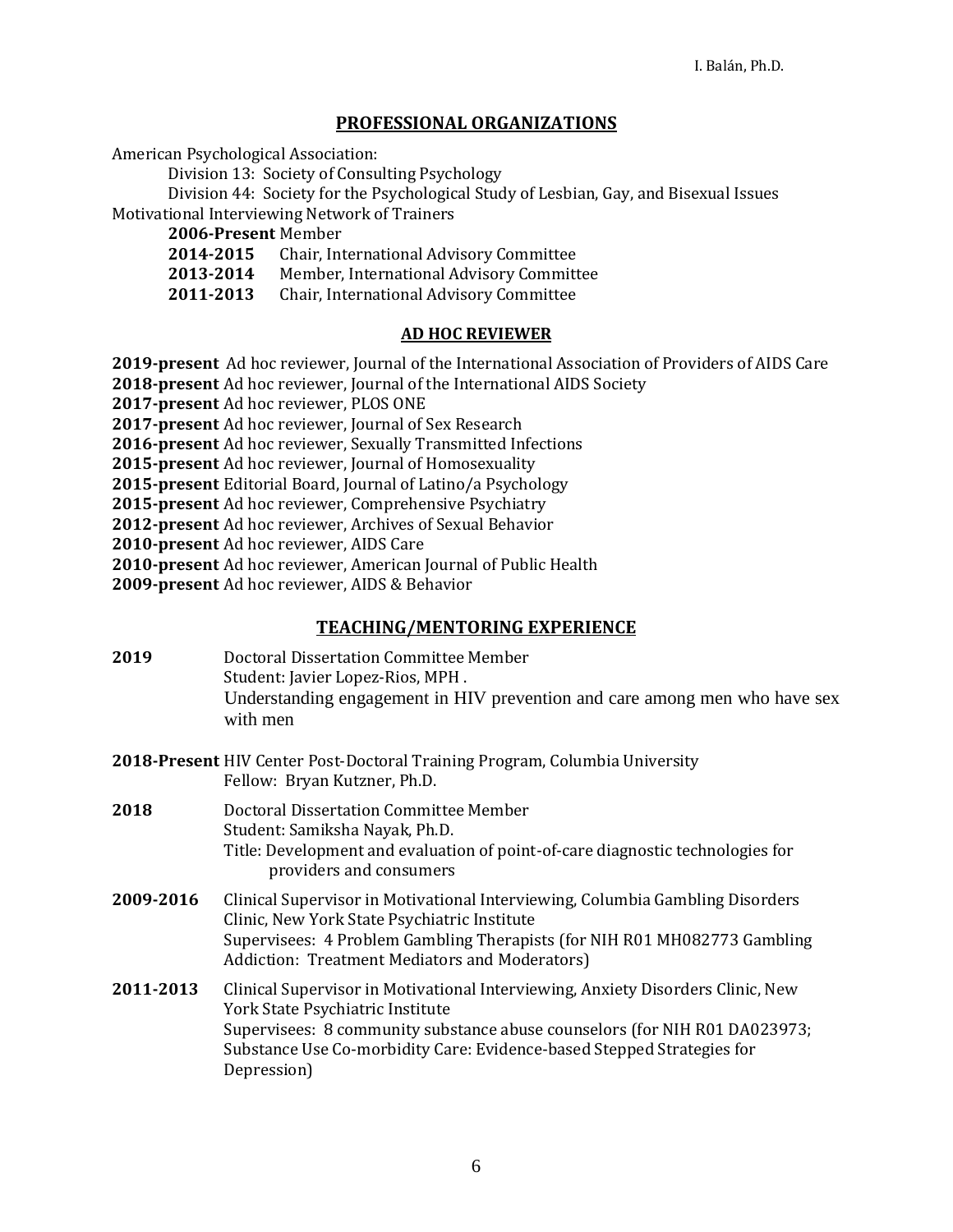| 2011      | Discussant/Mentor<br>Critical Research Issues in Latino Mental Health Conference, Miami, FL<br>Mentees: Ian Holloway and Irene Falgás Bague                                                                                                                                              |
|-----------|------------------------------------------------------------------------------------------------------------------------------------------------------------------------------------------------------------------------------------------------------------------------------------------|
| 2009-2013 | <b>Faculty Discussant/Mentor</b><br>Columbia University Psychiatry Residency Program<br>Cultural Formulation course taught by Dr. Lewis-Fernandez to PGY2 Residents in<br>Psychiatry                                                                                                     |
| 2008-2011 | Motivational Interviewing Trainer<br>New York/New Jersey AIDS Education Training Consortium<br>Columbia HIV Mental Health Training Project<br>Trainees: Varied from 8-30 participants                                                                                                    |
| 2007-2013 | Clinical Supervisor in Motivational Interviewing, Hispanic Treatment Program, New<br>York State Psychiatric Institute<br>Supervisees: 3 psychiatrists (for NIMH R01 MH077226 "Motivational<br>Antidepressant Therapy for Hispanics")                                                     |
| 2007-2010 | Clinical Supervisor in Motivational Interviewing, Anxiety Disorders Clinic, New<br>York State Psychiatric Institute<br>Supervisees: 8 community substance abuse counselors (for NIH DA020783<br>"SMART: Improving Detection & Outcome of Psychiatric Co-morbidity in Drug<br>Treatment") |
| 2002-2010 | Adjunct Faculty, Milano, The New School for Management and Urban Policy<br>Course: Cross-cultural Issues for Managers<br>Enrollment: 15-25 graduate students per Fall semester                                                                                                           |
| 2000-2002 | Clinical Supervisor, Lucy A. Wicks Clinic for HIV Mental Health, New York-<br>Presbyterian Hospital<br>Number of Supervisees: 3 doctoral-level, non-licensed psychologists                                                                                                               |
| 1999-2000 | On-Site Supervisor, Neuro-6 Outpatient Psychiatry Clinic Evaluation Service,<br>New York-Presbyterian Hospital<br>Supervisees: 2 interns per six month rotation                                                                                                                          |
| 1998-2000 | Instructor, Clinical Psychology Internship Program, New York-Presbyterian<br>Hospital<br>Course: Cross-Cultural Issues in Psychotherapy (8 weeks)<br>Enrollment: 8 interns per year                                                                                                      |

## **CONSULTING EXPERIENCE**

**2000-present** Independent Training and Consulting

- **2015-present** Consultant, NIH HIV Prevention Trials Network, Study HPTN-078
- **2016-2017** Consultant, International Partnership for Microbicides
- **2015-2016** Consultant, Partners Healthcare at Massachusetts General Hospital/Harvard University
- **2012-2015** Advisory Board Member: CityHealthWorks!!!
- **2000-2014** Consultant, Hispanic AIDS Forum
- **2002-2003** Consulting Psychologist: Puerto Rican Family Institute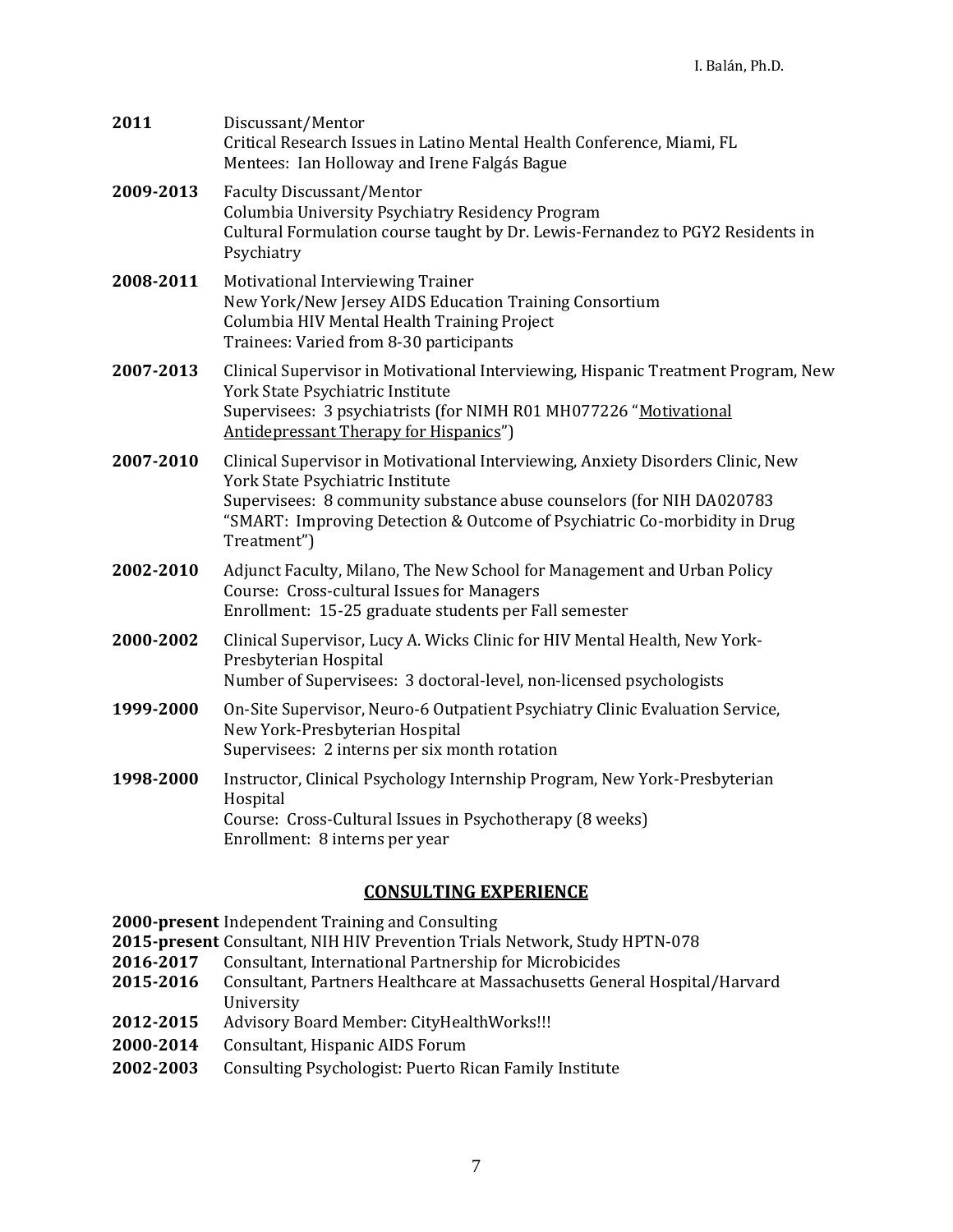#### **BIBLIOGRAPHY**

#### PEER REVIEWED ARTICLES (\* indicates senior author)

- 1. **Balán IC**, Giguere R, Lentz C, Mayo AJ, Tagliaferri Rael C, Soto-Torres L, Palanee-Phillips T, Mgodi NM, Hillier S, Baeten JM, on behalf of the MTN-025/HOPE Study Team. Client-centered adherence counseling with biomarker feedback to support use of the Dapivarine ring in MTN-025 (The HOPE Study). (In Preparation).
- 2. **Balán IC**, Lopez-Rios J, Giguere R, Cruz Torres C, Dolezal C, Brown III W, Crespo R, Sheinfil A, Tagliaferri Rael C, Lentz C, Febo I, Carballo-Diéguez A. Then we looked at his results: What happens when a partner's HIV self-test result is positive? (In Preparation).
- 3. **Balán IC**, Lentz C, Giguere R, Mayo AJ, Tagliaferri Rael C, Soto-Torres L, Palanee-Phillips T, Mgodi NM, Hillier S, Baeten JM, on behalf of the MTN-025/HOPE Study Team. Implementation of a fidelity monitoring process to assess delivery of an evidence-based adherence intervention in a multi-site PrEP study. (In Review)
- 4. **Balán IC**, Lopez-Rios J, Kutner B, Dolezal C, Lentz C. SMARTtest: A smartphone app to facilitate HIV self and partner testing, interpretation of results, and linkage to care. (In Review).
- 5. Carballo-Diéguez A, Giguere R, **Balán IC**, Dolezal C, Brown III W, Lopez-Rios J, Sheinfil A, Frasca T, Tagliaferri Rael C, Lentz C, Crespo R, Cruz Torres C, Leu CS, Febo I. Few aggressive or violent incidents are associated with the use of HIV self-tests to screen sexual partners among key populations. (In Review)
- 6. Giguere R, Lopez-Rios J, Frasca T, Lentz C, **Balán IC**, Dolezal C, Tagliaferri Rael C, Brown III W, Sheinfil AZ, Cruz Torres C, Crespo R, Febo I, Carballo-Diéguez A. Use of HIV self-testing kits to screen clients among transgender female sex workers in New York and Puerto Rico. (In Review)
- 7. Brown III W, Lopez Rios J, Sheinfil A, Frasca T, Cruz Torres C, Crespo R, Dolezal C, Giguere R, Lentz C, **Balán IC**, Rael C, Febo I, Carballo-Diéguez A. Text messaging and disaster preparedness aids engagement, retention, resilience, and communication among Puerto Rican participants in an HIV self-testing study after hurricanes Irma and Maria. (In Review)
- 8. Kutner BA, Wu Y, Balán IC, Meyers K. "Talking about it publicly made me feel both curious and embarrassed": Acceptability, feasibility and appropriateness of stigma reduction training to increase health worker comfort discussing anal sexuality. (In Review)
- 9. \*Kutner BA, Simoni JM, Aunon FM, Creegan E, **Balán I**. "People are doing it, but people aren't really talking about it": How stigma toward anal sex promotes concealment and impedes health-seeking behavior among cisgender men who have sex with men in the United States. (In Review)
- 10. **Balán IC**, Lopez-Rios J, Dolezal C, Tagliaferri Rael C, Lentz C. Low STI knowledge and risk perception among men who have sex with men and transgender women at high risk of infection. Sexual Health. (In Press)
- 11. \*Nayak S, Guo T, Lopez-Rios J, Lentz C, Hughes J, Arumugam S, Dolezal C, Linder C, Carballo-Diéguez A, **Balán IC**, Sia SK. Accounting for user behavior in the engineering design of point-ofcare diagnostic devices: Theoretical framework and empirical findings. Lab on a Chip. 2019; 19, 2241-2255.
- 12. Brown W 3rd, Sheinfil A, Lopez-Rios J, Giguere R, Dolezal C, Frasca T, Lentz C, **Balán IC**, Rael C,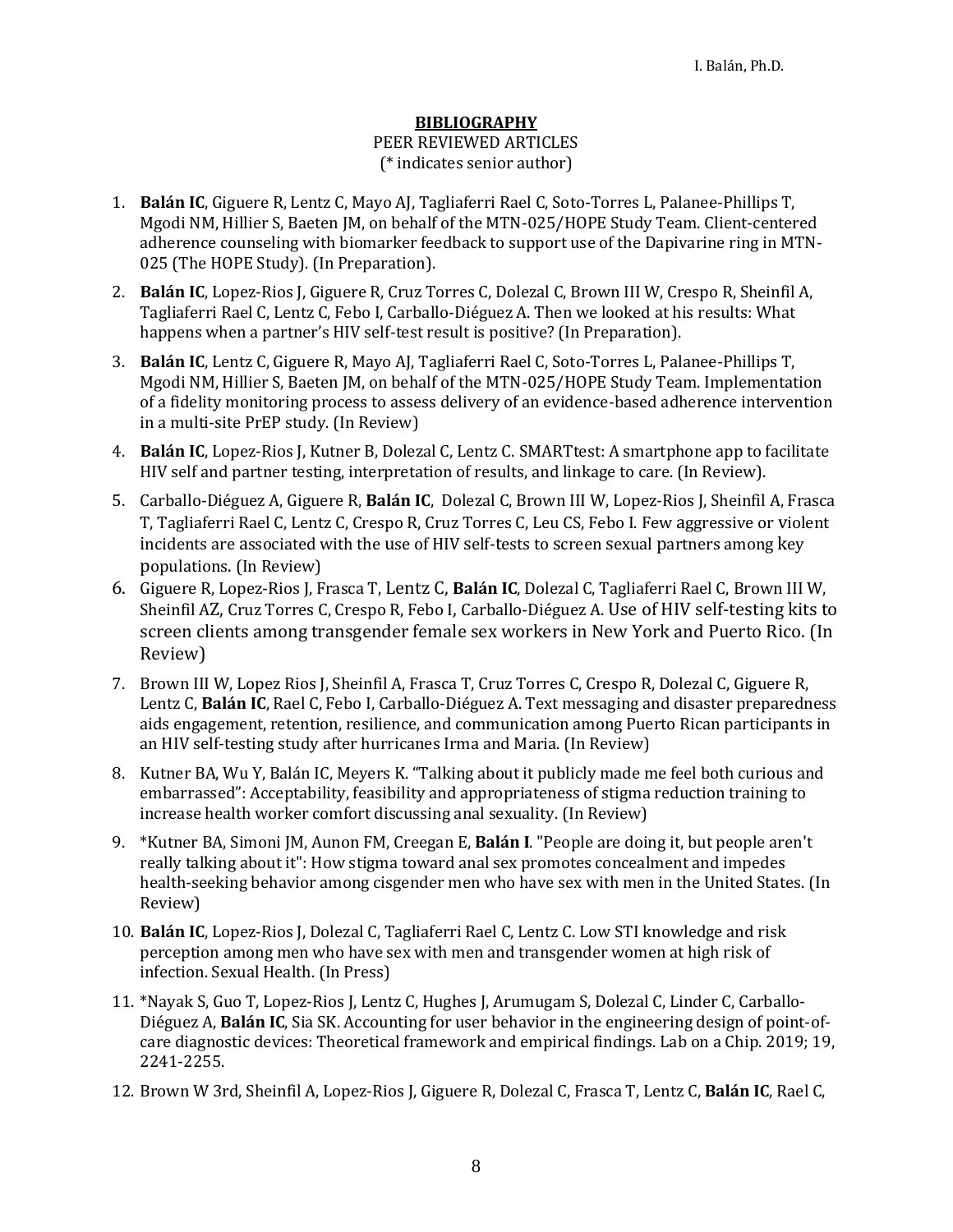Cruz Torres C, Crespo R, Febo I, Carballo-Diéguez A. Methods, system errors, and demographic differences in participant errors using daily text message-based short message service computer-assisted self-interview (SMS-CASI) to measure sexual risk behavior in a RCT of HIV self-test use. mHealth 2019. doi: 10.21037/mhealth.2019.06.01

- 13. Leu CS, Giguere R, Bauermeister JA, Dolezal C, Brown W 3rd, **Balán IC**, Richardson BA, Piper JM, Lama JR, Cranston RD, Carballo-Diéguez A: Trajectory of product use over time in MTN-017: A phase 2 randomized sequence, crossover study of oral FTC/TDF and reduced glycerin tenofovir 1% gel used rectally. AIDS Care. 2019; 31(3), 379-387.
- 14. **Balán IC,** Giguere R, Brown III W, Carballo-Diéguez A, Horn S, Hendrix CW, Marzinke MA, Kunjara Na Ayudhya RP, Patterson K, Piper JM, McGowan A, Lama JR, Cranston RD, on behalf of the MTN-017 Protocol Team. Brief participant-centered convergence interviews integrate selfreports, product returns, and pharmacokinetic results to improve adherence measurement in MTN-017. AIDS and Behavior. 2018;22(3):986-985.
- 15. Lewis-Fernández R, Coombs AA, **Balán, IC**, Interian A: Overcoming Disparities in Treatment Engagement across Diverse Populations. Journal of Clinical Psychiatry. 2018;79(3): 18ac12150
- 16. Iribarren SJ, Ghazzawi A, Sheinfil AZ, Frasca T, Brown III W, Lopez-Rios J, Rael CT, **Balán IC**, Crespo R, Dolezal C, Giguere R, Carballo-Diéguez A. Mixed-method evaluation of social mediabased tools and traditional strategies to recruit high-risk and hard-to-reach populations into an HIV prevention intervention study. AIDS & Behavior 2018;22(1):347-357.
- 17. **Balán, IC,** Frasca T, Pando MA, Marone R, Barreda V, Dolezal C, Carballo-Dieguez A, Avila MM: High substance use and HIV risk behavior among young Argentine men who have sex with men. AIDS & Behavior. 2018; 22(4):1373.
- 18. Brown III W, Giguere R, Sheinfil A, Ibitoye M, Balan IC, Ho T, Brown B, Quispe , Sukwicha W, Lama JR, Carballo-Diéguez A, Cranston RD. Challenges and solutions using an SMS text message-based survey CASI and adherence reminders in an international biomedical HIV PrEP Study (MTN 017). Journal of Biomedical Informatics. 2018; 80:78-86.
- 19. Carballo-Diéguez A, Giguere R, Dolezal C, Leu CS, **Balán IC**, Brown III WB, Rael C, Richardson BA, Piper JM, Bekker LG, Chariyalertsak S, Chitwarakorn A, Gonzales P, Holtz TH, Liu A, Mayer KH, Zorrilla C, Lama J, McGowan I, Cranston RD, on behalf of the MTN-017 Protocol Team. Preference of oral tenofovir risoproxil rumarate/emtricitabine versus rectal tenofovir reducedglycerin 1% gel regimens for HIV prevention among cisgender men and transgender women who engage in receptive anal intercourse with men. AIDS & Behavior 2017;21(12):3336-3345.
- 20. Carballo-Diéguez A, **Balán IC**, Brown III WB, Giguere R, Dolezal C, Leu CS, Marzinke MA, Hendrix CW, Piper JM, Richardson BA, Grossman C, Johnson S, Gomez K, Horn S, Kunjara Na Ayudhya RP, Patterson K, Jacobson C, Bekker LG, Chariyalertsak S, Chitwarakorn A, Gonzales P, Holtz TH, Liu A, Mayer KH, Zorrilla C, Lama J, McGowan I, Cranston RD, on behalf of the MTN-017 Protocol Team. High levels of adherence to a rectal microbicide gel and to oral pre-exposure prophylaxis (PrEP) achieved in MTN-017 among men who have sex with men (MSM) and transgender women. PLoS One. 2017 Jul 27;12(7):e0181607.
- 21. \*Pando MA, Marone R, Barreda V, Dolezal C, Carballo-Dieguez A, Avila MM, **Balán IC**: Attitudes toward home rapid HIV testing among MSM in Buenos Aires, Argentina. PloS one. 2017 Jul 3;12(7):e0180361.
- 22. Giguere R, Brown III WB, **Balán IC**, Dolezal C, Ho T, Sheinfil A, Ibitoye M, Lama J, McGowan I, Cranston RD, Carballo-Diéguez A. Are participants concerned about privacy and security when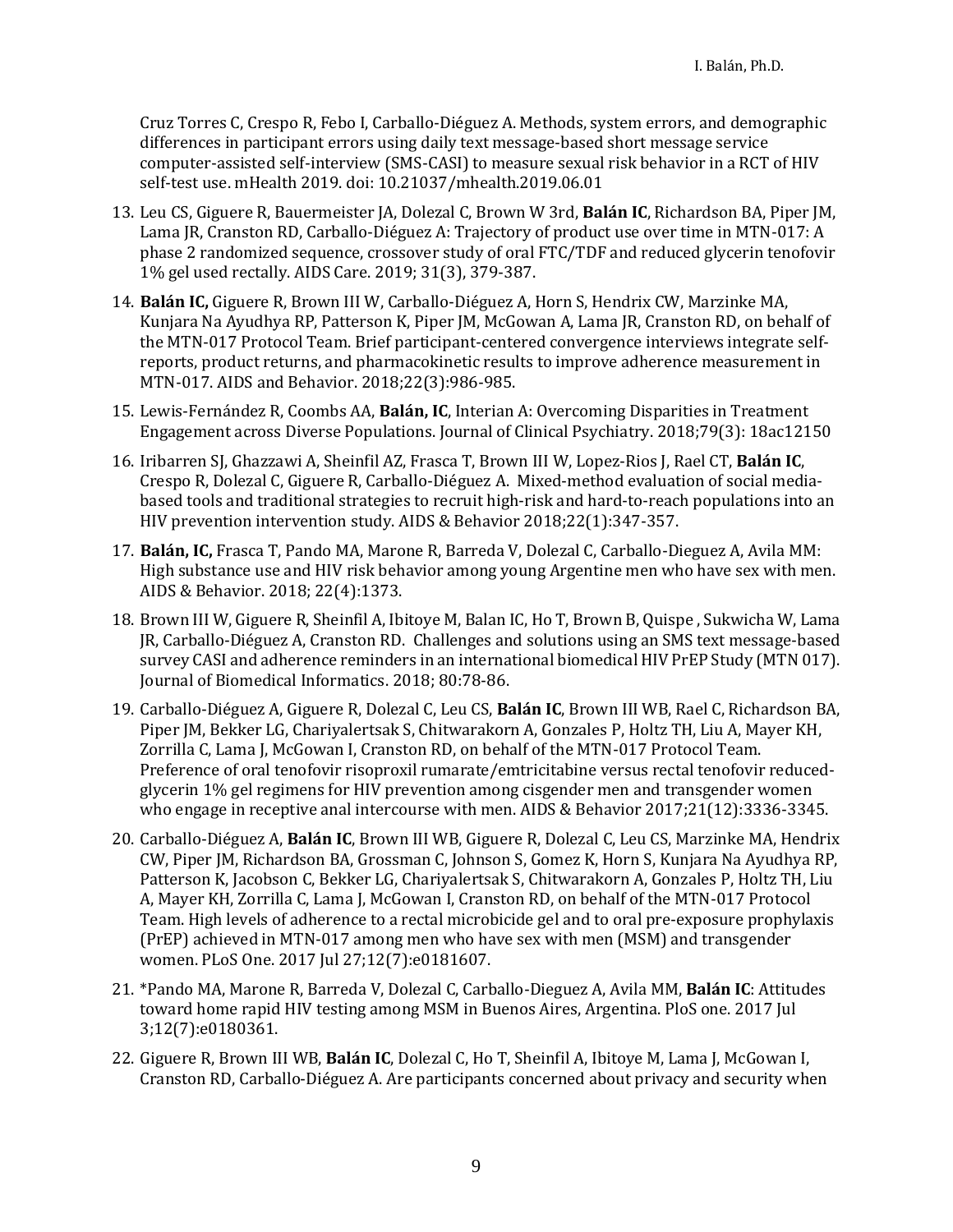using short message service to report product adherence in a rectal microbicide trial? 2017. Journal of the American Medical Informatics Association. (In Press).

- 23. Giguere R, Rael C, Sheinfil A, **Balán IC**, Brown III W, Ho T, Dolezal C, Leu CS, Liu A, Mayer KH, Lama JR, McGowan I, Carballo-Diéguez A,Cranston RD, on behalf of the MTN-017 Protocol Team: Factors supporting and hindering adherence to rectal microbicide gel use with receptive anal intercourse in a Phase 2 trial. 2017.AIDS & Behavior. (In Press).
- 24. **Balán IC**, Frasca T, Ibitoye M, Dolezal C, Carballo-Diéguez A: Fingerprick versus oral swab: Users may accept blood-based HIV testing if other STIs can be detected. AIDS & Behavior 2017; 21:501-504.
- 25. **Balán IC**, Lejuez C, Blanco C: Integrating motivational interviewing and brief behavioral activation therapy to improve treatment outcomes. Cognitive and Behavioral Practice 2016; 3(2): 205-220.
- 26. Cranston RD, Lama JR, Richardson BA, Carballo-Diéguez A, Kunjara Na Ayudhya RP, Liu K, Patterson KB, Leu CS, Galaska B, Jacobson CE, Parikh UM, Marzinke MA, Hendrix CW, Johnson S, Piper JM, Grossman C, Ho KS, Lucas J, Pickett J, Bekker LG, Chariyalertsak S, Chitwarakorn A, Gonzales P, Holtz TH, Liu AY, Mayer KH, Zorrilla C, Schwartz JL, Rooney J, McGowan I, for the **MTN-017 Protocol Team**: MTN-017: a rectal phase 2 extended safety and acceptability study of tenofovir reduced-glycerin 1% gel. Clinical Infectious Diseases 2016;13;64(5):614-20. (Member of the Protocol Team)
- 27. **Balán IC**, Frasca, T, Pando MA, Magrabana M, Dolezal C, Marone R, Barreda V, Carballo-Dieguez A, Avila MM: Reseña del estudio "LINKS": Factores asociados a la infección por VIH en hombres que tienen sexo con hombres de Buenos Aires, Argentina. (Summary of findings from Proyecto LINKS: Factors related to HIV infection among men who have sex with men in Buenos Aires, Argentina.) Actualizaciones en Sida e Infectologia 2016; 91.
- 28. Brown III W, Ibitoye M, Bakken S, Schnall R, **Balán I**, Frasca T, Carballo-Diéguez A. Cartographic analysis of antennas and towers: a novel approach to improving the implementation and data transmission of mHealth tools on mobile networks. JMIR mHealth and uHealth 2015;3(2). PMCID: PMC4526907.
- 29. **Balán IC**, Carballo-Diéguez A, Frasca T, Dolezal, C, Ibitoye M: The impact of rapid HIV home test use with sexual partners on subsequent sexual behavior among men who have sex with men. AIDS & Behavior 2014; 18(2): 254-262.
- 30. Magidson JF, Blashill AJ, Wall MM, **Balán IC**, Wang S, Lejuez CW, Blanco C: Relationship between psychiatric disorders and sexually transmitted diseases in a nationally representative sample. Journal of Psychosomatic Research 2014; 76(4): 322-8
- 31. **Balán IC**, BarredaV, Marone R, Carballo-Dieguez A, Avila MM: Venue, patron, and alcohol use dynamics: The creation of a high risk sexual environment. AIDS & Behavior 2014; 18: 2097– 2109.
- 32. Martinez O, Carballo-Diéguez A, Ibitoye M, Frasca T, Brown W, **Balán I**: Anticipated and actual reactions to receiving HIV positive results through self-testing among gay and bisexual men. AIDS & Behavior, 2014; 18: 2485-2495.
- 33. Frasca T, **Balán I**, Ibitoye M, Valladares J, Dolezal C, Carballo-Diéguez A. Attitude and behavior changes among gay and bisexual men after use of rapid home HIV tests to screen sexual partners. AIDS and Behavior 2014; 18(5):950-957. PMCID: PMC3969408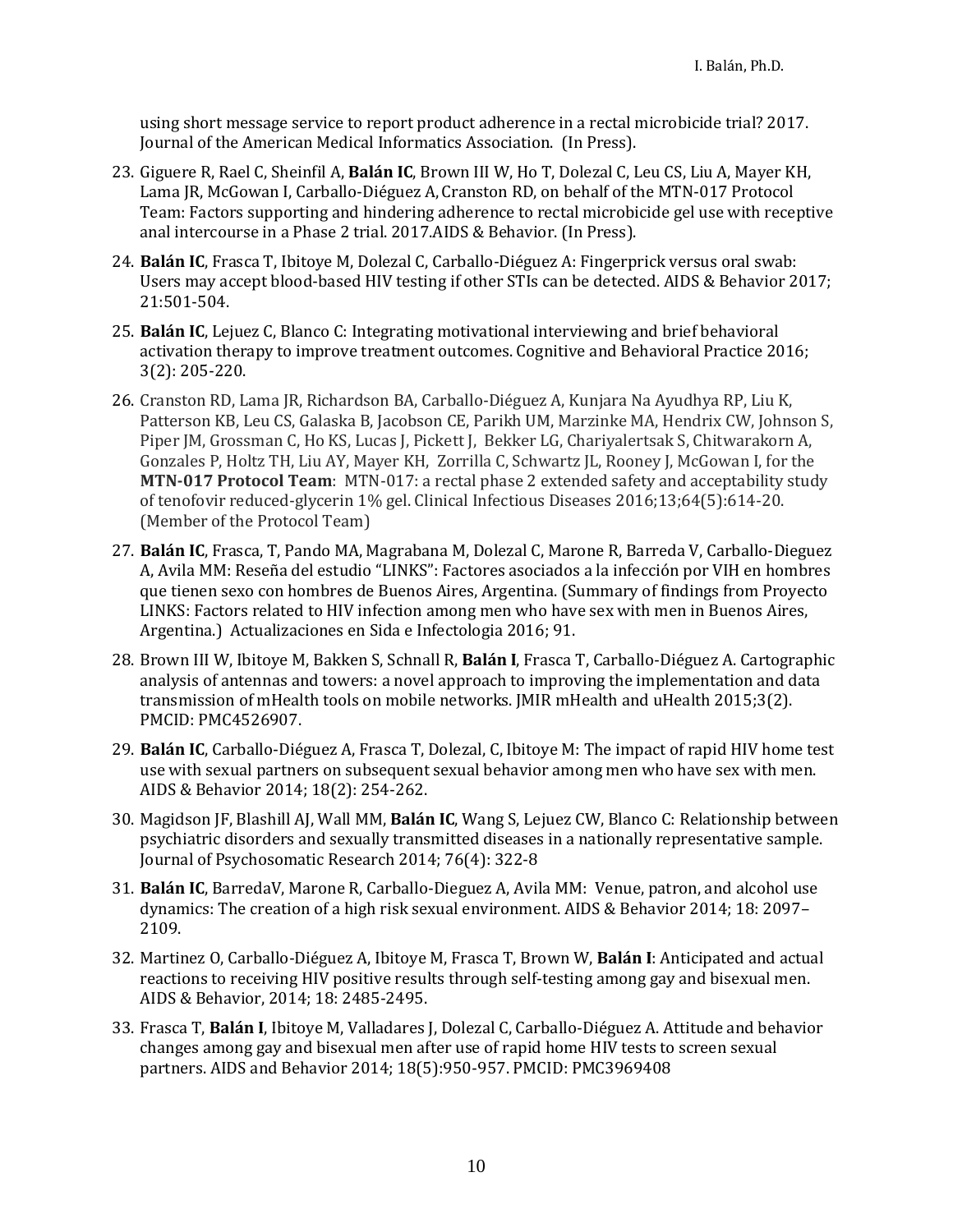- 34. **Balán IC**, Carballo-Diéguez A, Ventuneac A, Remien RH, Ford, J: Are HIV- negative men who have sex with men and who bareback concerned about HIV infection? Implications for HIV risk reduction interventions. Archives of Sexual Behavior, 2013; 42(2):279-289.
- 35. **Balán, I,** Carballo-Dieguez A, Marone R, Dolezal C, Pando MA, Barreda V, Avila MM: High prevalence of substance use among men who have sex with men in Buenos Aires, Argentina: Implications for HIV risk behavior. AIDS & Behavior. 2013;17(4):1296-1304.
- 36. **Balán I,** Moyers T, Lewis-Fernandez R: Motivational pharmacotherapy: Combining motivational interviewing and antidepressant therapy to improve treatment adherence. Psychiatry: Biological and Interpersonal Processes, 2013; 76(3): 203–209.
- 37. Lewis-Fernández R, **Balán I**, Patel S, Moyers T, Sanchez-Lacay A, Alfonso C, Schmidt A: Impact of motivational pharmacotherapy on treatment retention among depressed Latinos. Psychiatry: Biological and Interpersonal Processes, 2013; 76(3): 210–222.
- 38. Pando MA, **Balán IC**, Marone R, Dolezal C, Barreda V, Carballo-Dieguez A, Avila MM: HIV knowledge and beliefs among men who have sex with men (MSM) in Buenos Aires, Argentina. AIDS & Behavior. AIDS and Behavior 2013; 17(4): 1305-1312.
- 39. Pando MA, **Balán IC**, Marone R, Dolezal C, Barreda V, Carballo-Dieguez A, Avila MM: Low frequency of male circumcision and willingness to be circumcised among MSM in Buenos Aires, Argentina: Association with STIs. Journal of the International AIDS Society 2013; 16(1):18500.
- 40. Carballo-Dieguez A, **Balán IC**, Dolezal C, Ibitoye M, Pando MA, Marone R, Barreda V, Avila MM: HIV status disclosure among infected men who have sex with men (MSM) in Buenos Aires, Argentina. AIDS Education and Prevention 2013; 25(6): 457-467.
- 41. Carballo-Dieguez A, **Balán IC**, Dolezal C, Pando MA, Marone R, Barreda V, Avila MM: HIV testing practices among men who have sex with men (MSM) in Buenos Aires, Argentina. AIDS Care 2014; 26(1): 33-41.
- 42. Dolezal, C, **Balán IC**, Marone R, Barreda, V, Pando M, Avila MM, Carballo-Dieguez A: Childhood sexual experiences with an older partner among men who have sex with men in Buenos Aires, Argentina. Child Abuse and Neglect 2014;38(2): 271-9.
- 43. Carballo-Diéguez A, Frasca T, Dolezal C, **Balán I**: Will gay and bisexually active men at high risk of infection use over-the-counter rapid HIV tests to screen sexual partners? Journal of Sex Research, 2012; 49(4):379-87
- 44. Frasca T, Ventuneac A, **Balán I**, Carballo-Diéguez A: Inner contradictions among men who bareback. Qualitative Health Research. 2012;22:946-956.
- 45. Pando MA, **Balán I**, Dolezal C, Marone R, Squiquera L, Barreda V, Gallo Vaulet ML, Rodriguez Fermepín M, Fernandez Toscano M, Rey J, Gonzalez JV, Picconi MA, Carballo-Diéguez A, Avila MM: HIV and other sexually transmitted infections among men who have sex with men recruited by respondent driven sampling (RDS) in Buenos Aires, Argentina. [PLoS One.](http://www.ncbi.nlm.nih.gov/pubmed/22768137) 2012;7(6):e39834.
- 46. Carballo-Diéguez A, Frasca T, **Balán I**, Ibitoye M, Dolezal, C: Use of a rapid HIV home test prevents HIV exposure in a high risk sample of men who have sex with men. AIDS & Behavior, 2012;16(7):1753-1760.
- 47. Carballo-Diéguez A, Ávila MM, **Balán IC**, Marone RO, Pando MA, Barreda V: Presentación del estudio "Links" de hombres que tienen sexo con hombres en Buenos Aires, Argentina. [Overview of the LINKS study on men who have sex with men in Argentina]. Actualizaciones en SIDA, 2011; 19(71): 21-25.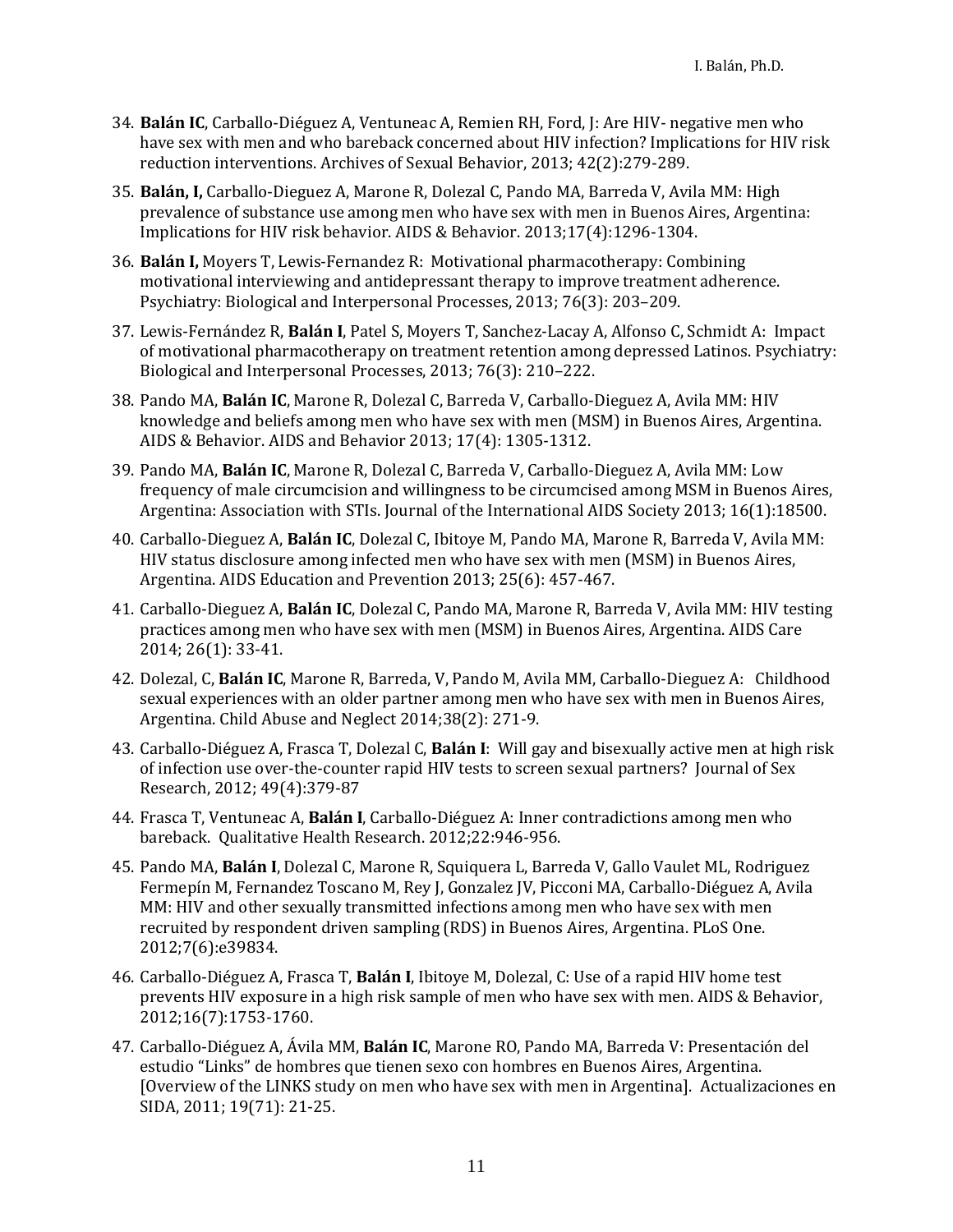- 48. **Balán I**, Carballo-Diéguez A, Marone R, Pando M, Barreda V, Avila MM: Aceptabilidad del diagnóstico rápido casero para HIV entre hombres gay y otros hombres que tienen sexo con hombres (G&HSH) de la Ciudad de Buenos Aires. [Acceptability of Rapid Home HIV Testing Among MSM in Buenos Aires, Argentina]. Actualizaciones en SIDA, 2011; 19(71): 26-32.
- 49. Carballo-Diéguez A, Ventuneac A, Dowsett GW, **Balán I**, Bauermeister J, Remien RH, Dolezal C, Giguere R, Mabragaña M: Sexual pleasure and intimacy among men who engage in "bareback sex". AIDS and Behavior, 2011; Suppl 1: S57-65.
- 50. Carballo-Diéguez A, **Balán I**, Dolezal C, Mello M: Recalled sexual experiences in childhood with older partners: A study of brazilian men who have sex with men and male-to-female transgender persons. Archives of Sexual Behavior, 2011; 41: 363-376.
- 51. Carballo-Dieguez A, **Balán I**, Marone R, Pando MA, Dolezal C, Barreda V, Leu CS, Avila MM: Use of respondent driven sampling (RDS) generates a highly diverse sample of men who have sex with men MSM in Buenos Aires, Argentina. PloS One, 2011; 21(6):(11):e27447
- 52. Barreda V, Carballo-Diéguez A, Marone R, **Balán IC**, Pando MA, Avila MM: Prevención del VIH/Sida en los circuitos de levante HSH: una asignatura pendiente [HIV/AIDS prevention in MSM cruising sites: an unfinished assignment]. Sexualidad, Salud y Sociedad: Revista Latinoamericana, 2010; 6: 41-62.
- 53. Markowitz JC, Patel S, **Balán I**, Blanco C, McNamara M, Yellow Horse Brave Heart M, Lewis-Fernàndez R: Towards an adaptation of interpersonal psychotherapy for depressed Hispanic patients. Journal of Clinical Psychiatry, 2009; 70(2): 214-22.
- 54. **Balán I**, Carballo-Diéguez A, Ventuneac A, Remien RH: Intentional condomless anal intercourse among Latino MSM who meet sexual partners on the Internet. AIDS Education and Prevention, 21(1): 14-24
- 55. Carballo-Diéguez A, Ventuneac A, Bauermeister J, Dowsett GW, Dolezal C, Remien RH, **Balán I**, Rowe MS: Is "bareback" a useful construct from a primary HIV-prevention perspective? Definitions, identities, and community perspectives. Culture, Health & Sexuality, 2009; 11(1): 51-65.
- 56. Wilson P, Valera P, Ventuneac A, **Balán I**, Rowe M, Carballo-Diéguez A: Race-based sexual stereotyping and sexual partnering among men who use the internet to identify other men for bareback sex. Journal of Sex Research, 2009; 46 (5): 399–413.
- 57. Okuda M, **Balán I**, Petry NM, Oquendo M, Blanco C: Cognitive behavioral therapy for pathological gambling: Cultural considerations. American Journal of Psychiatry, 2009; 166:1325-1330.
- 58. Carballo-Diéguez A, Bauermeister JA, Ventuneac A, Dolezal C, **Balán I**, Remien R: The use of rectal douches among HIV-uninfected and infected men who have unprotected receptive anal intercourse: Implications for rectal microbicides. AIDS and Behavior, 2008; 12 (6): 860-866.
- 59. Nodin N, Carballo-Diéguez A, Ventureac A, **Balán I**, Remien R: Knowledge and acceptability of alternative HIV prevention bio-medical products among MSM who bareback. AIDS Care, 2008; 20(1): 106-115.
- 60. Carballo Diéguez A, **Balán I**, Morrow K, Rosen R, Mantell J, Gai F, Hoffman S, Maslankowski L, El-Sadr W, Mayer K: Acceptability of tenofovir gel as a vaginal microbicide by male participants in a phase I clinical trial (HPTN 050). AIDS Care 2007; 19(8): 1025-1030.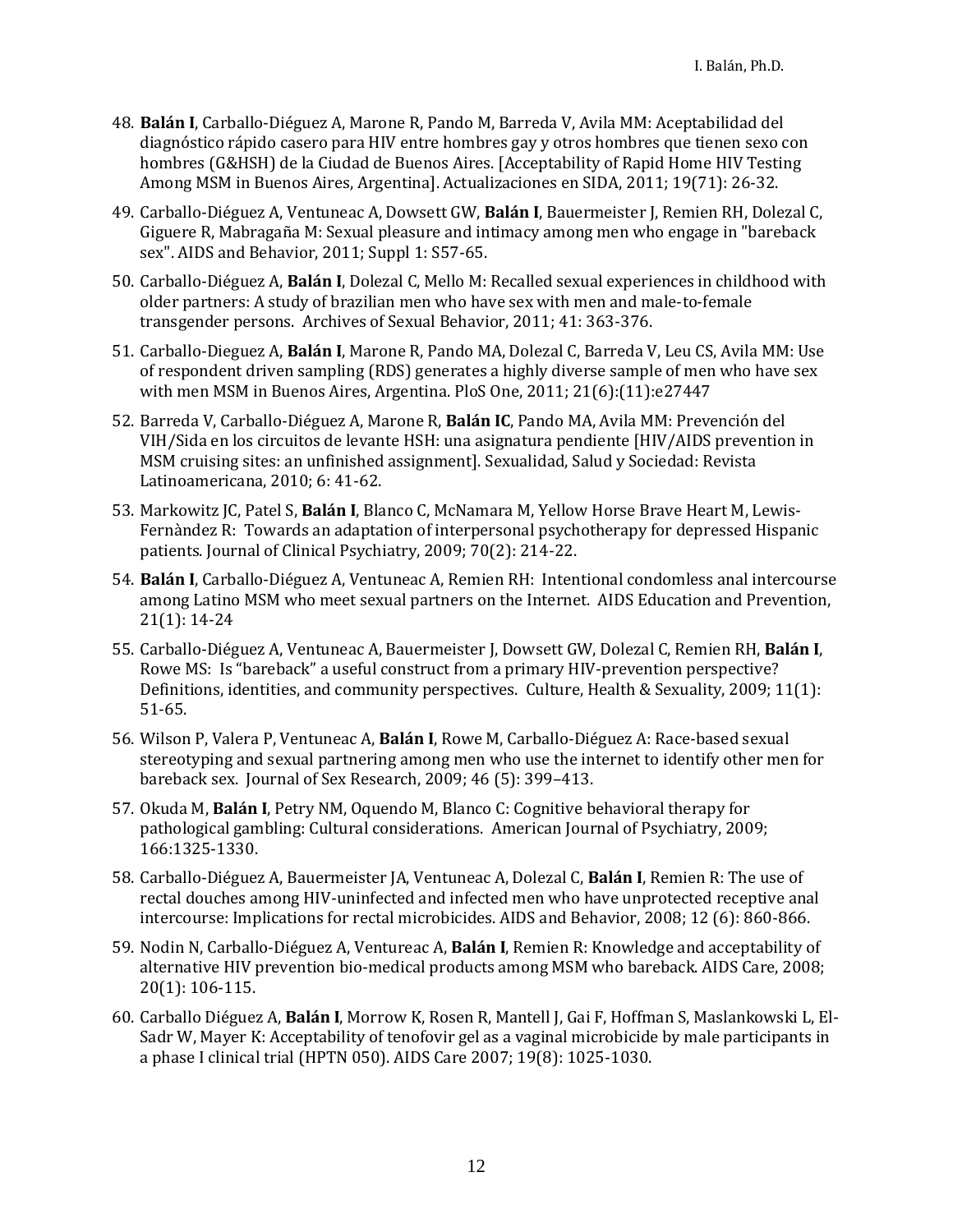- 61. Carballo-Diéguez A, Dowsett GW, Ventuneac A, Remien RH, **Balán I**, Dolezal C, Luciano O, Lin P: Cybercartography of popular Internet sites used by New York City MSM interested in bareback sex. AIDS Education and Prevention 2006; 18 (6): 475-489.
- 62. Carballo-Diéguez A, Dolezal C, Leu CL, Nieves L, Díaz F, Decena C, **Balán, I**: A randomized clinical trial to test an HIV-prevention intervention for Latino gay and bisexual men. Lessons learned. AIDS Care 2005; 17(3): 314-328.
- 63. Carballo-Diéguez A, Dolezal C, Nieves Rosa L, Diaz F, Decena C, **Balán I**.: Looking for a tall, dark, macho man ...Sexual-role behavior variations in Latino gay and bisexual men. Culture, Health and Sexuality 2004; 6:159-171.

#### BOOK CHAPTERS

- 1. **Balán IC,** Moyers T, Lewis-Fernandez R: Motivational pharmacotherapy: Combining motivational interviewing and antidepressant therapy to improve treatment adherence. In Arkowitz, Westra, Miller, & Rollnick, (Eds), Motivational Interviewing in the Treatment of Psychological Problems 2nd Ed. Guilford Press. New York
- 2. Zuckoff A, **Balán IC**, Simpson HB: Using Motivational Interviewing to enhance treatment outcome in people with OCD. In Arkowitz, Westra, Miller, & Rollnick, (Eds), Motivational Interviewing in the Treatment of Psychological Problems 2nd Ed. Guilford Press. New York.
- 3. Carballo-Diéguez A, Ventuneac A, Bauermeister J, Dowsett GW, Dolezal C, Remien RH, **Balán I**, & Rowe MS: (2010). 'Bareback,' definitions and identity. Constructs' limitation for HIVprevention research. In P. Aggleton & R. Parker (Eds), Routledge Handbook of Sexuality, Health and Rights (pp. 202-212). Abingdon: Routledge.
- 4. **Balán I.** (1997) HIV and the traditional Latino woman, in Wicks, L. (ed.): Psychotherapy and AIDS. Taylor & Francis. Washington, DC.

#### INTERVENTION MANUALS

- 1. **Balán IC**, and the Behavioral Research Group: (2016). Options in HIV Prevention: A Participant-Centered Counseling Approach. Written for use in Microbicides Trials Network-025: A Phase 3B Open-Label Follow-on Trial to Assess the Continued Safety of and Adherence to a Vaginal Ring Containing Dapivirine in Women (HOPE)
- 2. **Balán IC.** Integrated Treatment for Problem Gambling**.** Written for the Gambling Disorders Clinic, New York State Psychiatric Institute/Columbia University.
- 3. **Balán IC**, and the Behavioral Research Group. (2013). Participant-centered adherence counseling. Written for use in Microbicide Trials Network-017: A Phase 2 Randomized Sequence Open Label Expanded Safety and Acceptability Study of Oral Emtricitabine/Tenofovir Disoproxil Fumarate Tablet and Rectally-Applied Tenofovir Reduced-Glycerin 1% Gel (PI: Cranston; Sub-contract PI: Carballo-Diéguez)
- 4. **Balán IC.** (2010). Motivating Latinas to attend cancer risk counseling. Written for use in RSGT-10-203-01-CPPB Promoting Uptake of Cancer Risk Counseling for Underserved Latinas (PI: Weitzel).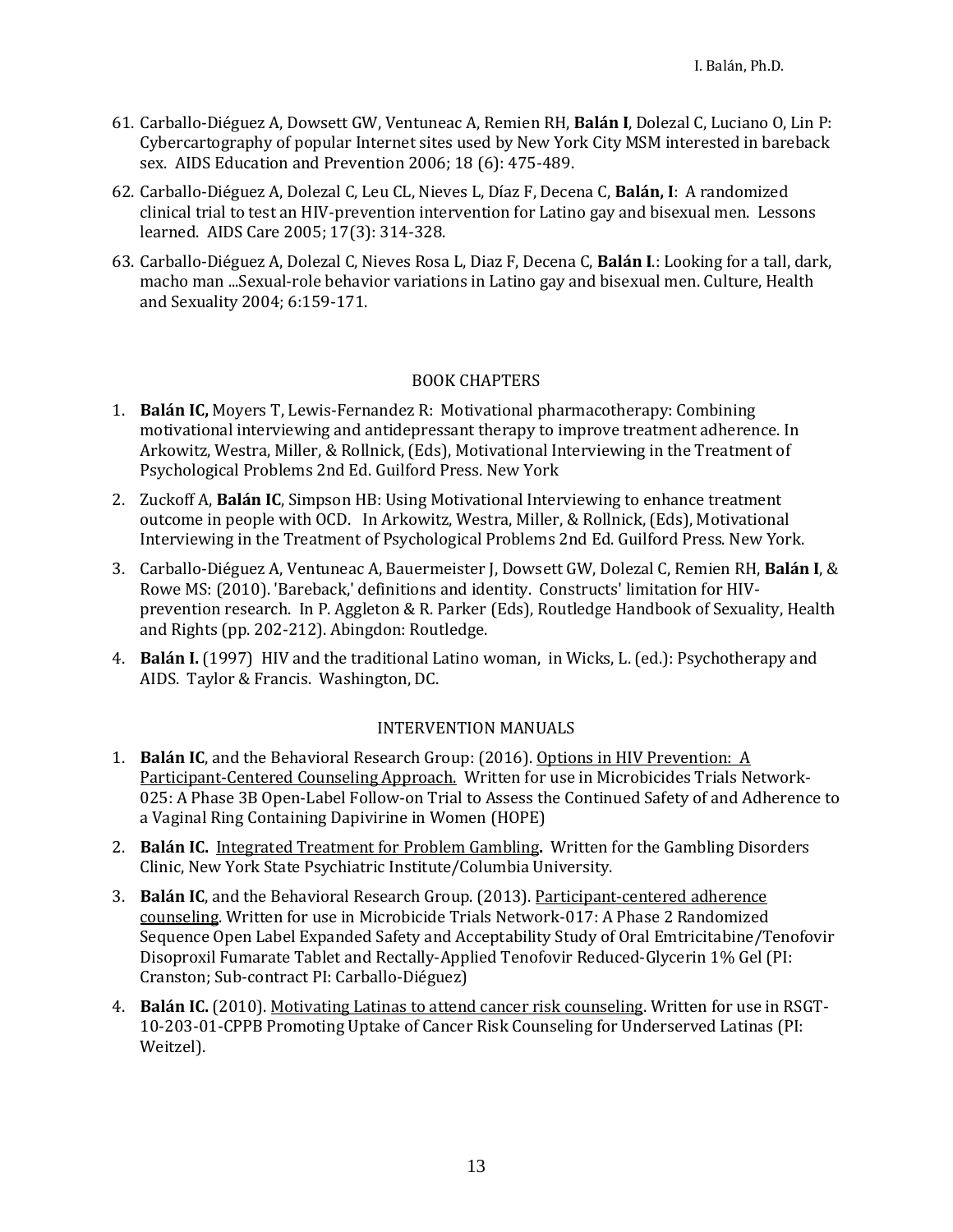- 5. **Balán IC**, Daughters S, Lejuez C, Blanco C. (2010) Motivational behavioral activation therapy. Written for NIH R01 DA023973; Substance Use Comorbidity Care: Evidence-Based Stepped Care Strategies for Depression (PI: Blanco).
- 6. **Balán IC**., Travaglini L, Blanco C. (2007) Motivational enhancement therapy for psychiatric referral: Treatment Manual. Written for NIH R01 DA020783 SMART: Improving Detection & Outcome of Psychiatric Co-morbidity in Drug Treatment (PI: Blanco).
- 7. **Balán IC**. (2007). Engaging significant others in the treatment of pathological gamblers. Written for the Gambling Disorders Clinic, New York State Psychiatric Institute/Columbia University.
- 8. **Balán IC**, Moyers T, Lewis-Fernández R: (2007) Motivational antidepressant treatment (v.2.), Updated for use in NIMH R01 MH 077226-01 Motivational Antidepressant Therapy for Hispanics (PI: Lewis-Fernández).
- 9. **Balán IC**, Alegria A, Blanco C. (2006) Cognitive motivational therapy treatment manual for adolescent pathological gambling. Written for the Gambling Disorders Clinic, New York State Psychiatric Institute/Columbia University.
- 10. **Balán IC,** Moyers T, Lewis-Fernández R. (2003) Motivational antidepressant treatment. Written for NIMH R21 MH066388 Improving Hispanic Retention in Antidepressant Therapy (PI: Lewis-Fernández).

#### **LETTERS**

- 1. **Balán IC,** Frasca T, Dolezal C, Carballo-Diéguez A: HIV risk reduction by avoiding sex with partners unwilling to undergo HIV testing is not coercion. JAIDS Journal of Acquired Immune Deficiency Syndromes. 2018 Jun 15.
- 2. Frasca T, **Balán I,** Carballo-Diéguez A: Where to go with barebacking research. Qualitative Health Research 2013; 23(5):712.

#### PUBLISHED ABSTRACTS

- 1. **Balán I**, Carballo-Diéguez A, Giguere R, Lama J, Cranston R. Implementation of an adherence counseling intervention in a microbicide trial: Challenges in changing counselor behavior. AIDS research and human retroviruses. 2014 Oct 1;30(S1):A255-.
- 2. Pando M, **Balán I**, Dolezal C, Marone R, Barreda V, Dieguez AC, Avila MM. Increasing HIV testing for prevention: Acceptability of rapid HIV test for self-testing among MSM from Buenos Aires, Argentina. AIDS Research and Human Retroviruses 2011; 29(11): A109-A109.
- 3. **Balán IC**, Carballo-Dieguez A, Marone R, Dolezal C, Pando MA, Barreda V, Avila MM: Alcohol, drug use, and sexual risk behavior among a diverse sample of men who have sex with men in Buenos Aires, Argentina. Alcoholism-Clinical and Experimental Research 2011: 35(6): 278A-278A.
- 4. Jacobson JO, Alonso-Gonzalez M, Ramachandran D, Paz-Bailey G, **Balán I**, Morales-Miranda S, Guardado ME, Salamanca-Kacic R, Nieto-Gomez AI, Maddaleno M. O1-S04. 02 Regional HIV surveillance of youth MSM through multilevel analysis of RDS studies in Latin America. Sexually Transmitted Infections. 2011 Jul 1;87(Suppl 1):A29-.
- 5. Pando MA, Marone R, **Balán I**, Dolezal C, Barreda V, Carballo-Diéguez A, Avila MM: Circumcision and HIV acquisition risk among men who have sex with men (MSM) in Buenos Aires, Argentina. AIDS Research and Human Retroviruses 2011; 27(10): A78-A78.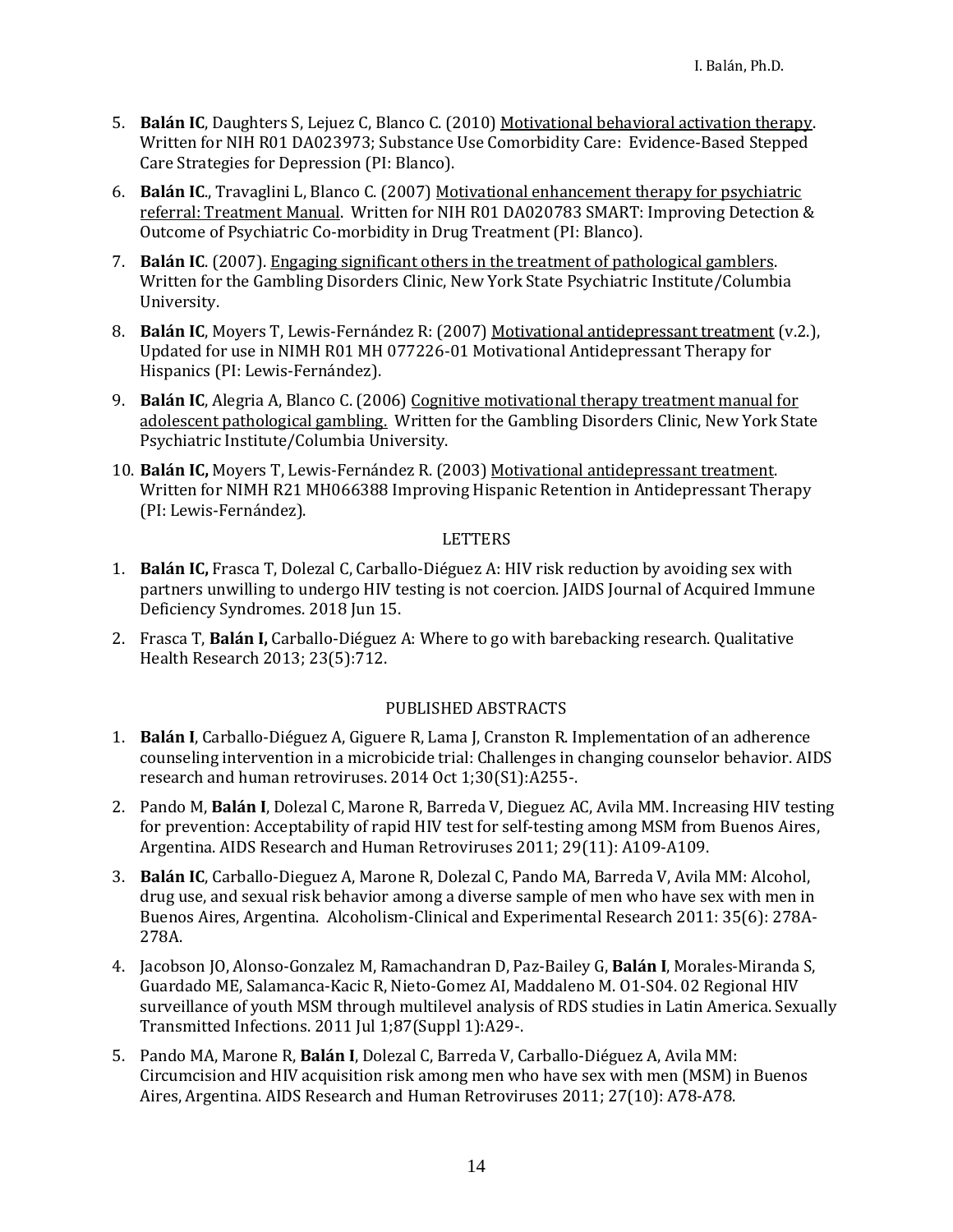6. Pando M, Marone R, **Balán I**, Dolezal C, Squiquera L, Picconi A, Gonzales J, Rey J, Toscano FM, Fermepin MR, Vaulet LG. P07-05. HIV and STI prevalence among men who have sex with men (MSM) recruited through respondent driven sampling (RDS) in Buenos Aires, Argentina. Retrovirology. 2009 Oct 1;6:1.

#### ABSTRACTS/PRESENTATIONS (\*senior author)

- 1. **Balán IC**, Giguere R, Lentz C, Mayo A, Soto-Torres L, Baeten J, on behalf of the MTN-25/HOPE Study Team. Fostering Adherence and Open Communication through PrEP Biomarker Feedback. Poster presentation at the HIV Treatment Adherence Conference, Miami, FL, USA, June 17-19, 2019.
- 2. **Balán IC**, Lopez-Rios J, Nayak, S, Arumugam S, Lentz C, Dolezal C, Sia SK, Carballo-Diéguez A: SMARTtest: User-designed smartphone app to facilitate HIV self and partner testing, interpretation of results, and linkage-to-care. Poster presentation at the HIVR4P Research for Prevention Conference, Madrid, Spain, October 21-25, 2018.
- 3. **Balán IC**, Lentz C, Giguere R, Mayo A, Tagliaferri Rael C, Forde EZ, Kajura-Manyindo C, Kadyamusuma M, Tuswa-Haynes N, Kachenjera L, Soto-Torres L, Baeten J, on behalf of the HOPE Study Team: Fidelity monitoring to ensure accurate implementation of an evidence-based adherence counseling intervention in MTN-025 (The HOPE Study). Poster presentation at the HIVR4P Research for Prevention Conference, Madrid, Spain, October 21-25, 2018.
- 4. \*Zalwango A, Etima J, Akello C, Nampiira S, Asiimwe FB, Byogero R, Mwebaza D, Lentz C, Kajura Manyindo C, **Balán IC**: From theory to practice: Implementation of client-centered adherence counseling at the Kampala site for the HOPE study. Poster presentation at the HIVR4P Research for Prevention Conference, Madrid, Spain, October 21-25, 2018.
- 5. **Balán IC**, Lopez-Rios J, Lentz C, Dolezal C: Among high risk MSM and TGW, low knowledge and concern about syphilis and disinterest in using a rapid test to screen sexual partners. How might dual HIV/syphilis rapid tests help? Poster presentation at the 2018 National STD Prevention Conference, Washington, DC, USA, August 27-30, 2018.
- 6. van der Straten A, Katz AWK, **Balán IC**, Reddy K, Etima J, Woeber K, Tauya T, Atujuna M. Scheckter R, Ngure K, Soto-Torres L, Mgodi N, Palanee-Phillips T, Baeten J, on behalf of the MTN-025/HOPE Study Team. A qualitative evaluation of women's experience receiving drug feedback in MTN-025/HOPE - an HIV prevention open-label trial of the dapivirine vaginal ring. Poster presented at the 22nd International AIDS Conference, 23-27 July 2018, Amsterdam, Netherlands.
- 7. **Balán IC**, Lopez-Rios J, Dolezal C, Rael C. Lentz C: Low STI Knowledge and concern about infection among high risk men who have sex with men (MSM) and transgender women (TGW) in New York City. Poster presented at the International Union against Sexually Transmitted Infections World and European Congress, July 27-30, 2018; Dublin, Ireland.
- 8. Kutner B, López Rios J, Lentz, C, Tagliaferri Rael C, Dolezal C, **Balán IC**: "That should definitely be an option, whether it's used or not": Preference among men who have sex with men and transgender women for app-based sharing of HIV/syphilis home-testing results. Oral presentation at the International Union against Sexually Transmitted Infections World and European Congress, July 27-30, 2018; Dublin, Ireland.
- 9. **Balán IC**, Frasca T, Nayak, S, Lopez-Rios J, Lentz C, Dolezal C, Rael CT, Sia S, Carballo-Diéguez A. MSM user preferences for a smartphone app to accompany HIV & syphilis self-testing. Poster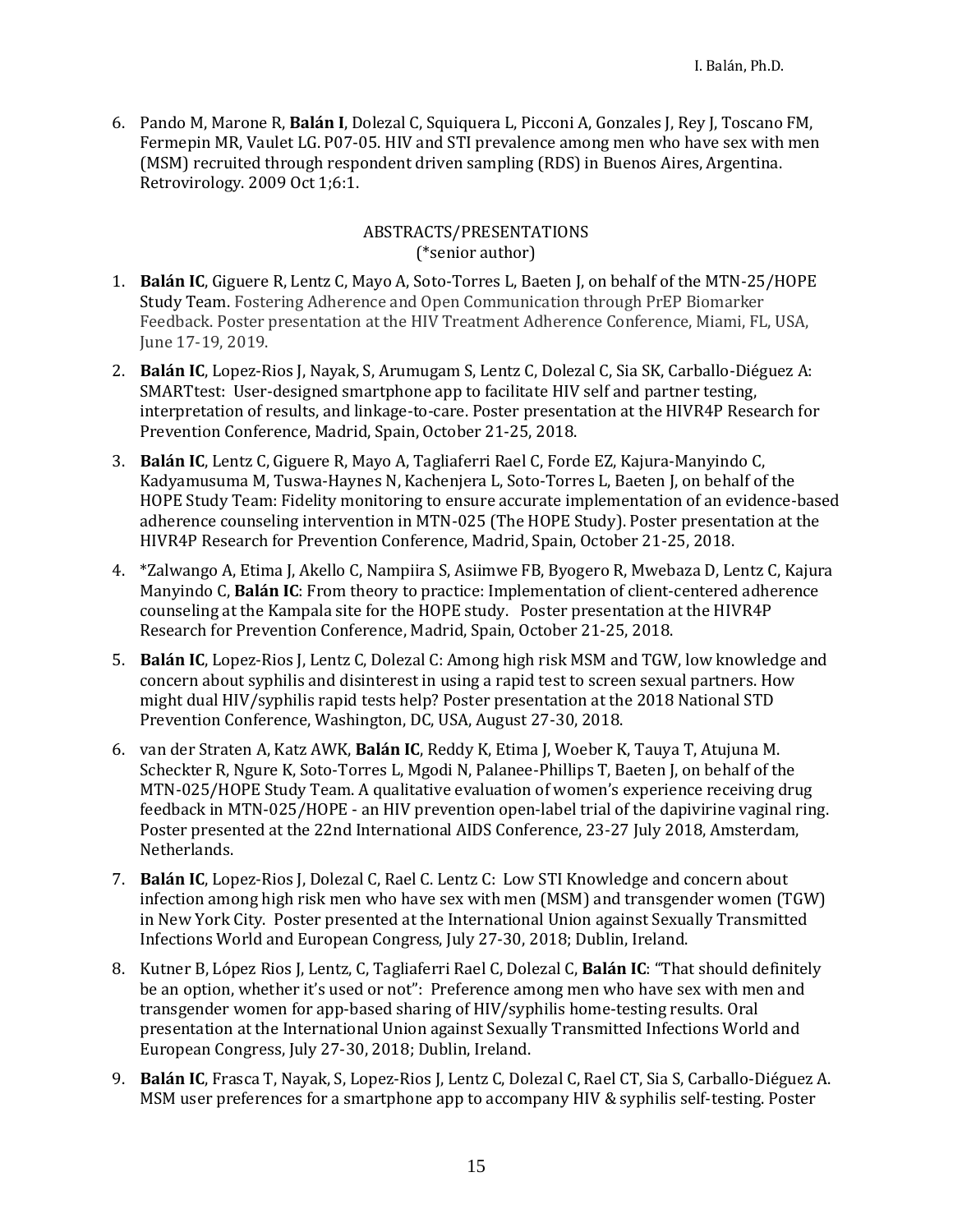presented at the 9th International AIDS Society Conference on HIV Science July 23-26, 2017; Paris, France.

- 10. **Balán IC**, Behavioral Working Group. Implementation of evidence-based counseling interventions in biomedical HIV prevention studies. Oral presentation at the Regional Meeting of the Microbicides Trials Network, September 17-21, 2017. Cape Town, South Africa.
- 11. **Balán IC**. Implementation of an MI-based adherence intervention in a multi-site biomedical HIV prevention study in Sub-Saharan Africa. Oral presentation at the 5th International Conference on Motivational Interviewing, Philadelphia, PA, USA, June 19-21, 2017.
- 12. **Balán, IC**. Counseling for Choice. Oral presentation at the Annual Meeting of the Microbicides Trials Network, Bethesda, MD, USA, March 19-22, 2017.
- 13. **Balán IC**, Carballo-Diéguez A, Giguere R, Brown W, Ho T, Lama J, Cranston R on behalf of the MTN-017 Protocol Team. Converging self-Reports, product returns, and pharmacokinetic results to improve adherence measurement in MTN-017-a phase 2 rectal microbicide study. Poster presented at HIVR4P Research for Prevention Conference, Chicago, IL, USA, October 17- 21, 2016.
- 14. **Balán IC**, Frasca T, Dolezal C, Brown III W, Rael CT, Cruz C, Sia S, Guo, TW, Febo I, Carballo-Diéguez A. Acceptability of a new smartphone-based HIV and syphilis test to screen sexual partners among high risk MSM and transgender women. Oral presentation at HIVR4P Research for Prevention Conference, Chicago, IL, USA, October 17-21, 2016.
- 15. Carballo-Diéguez A, **Balán IC**, Giguere R, Dolezal C, Leu CS, Brown III W, Ho T, Tuswa-Haynes C, Lama J, Piper J, Richardson B, McGowan I, Cranston RD, on behalf of the MTN-017 Protocol Team. High levels of adherence to a rectal microbicide gel and to oral PrEP achieved in MN-017. Poster presented at HIVR4P Research for Prevention Conference, Chicago, IL, USA, October 17- 21, 2016.
- 16. Dolezal C, Rael C, **Balán IC**, Giguere R, Leu CS, Brown III W, Sheinfil A, Lama J, Cranston RD, McGowan I, Carballo-Diéguez A, on behalf of the MTN-017 Protocol Team. The association between sexual behavior and acceptability of oral PrEP and a rectal microbicide gel to prevent HIV transmission. Poster presented at HIVR4P Research for Prevention Conference, Chicago, IL, USA, October 17-21, 2016.
- 17. Brown III W, Giguere R, Sheinfil A, **Balán IC**, Ibitoye M, Dolezal C, Ho T, Lama J, McGowan I, Cranston RD, Carballo-Diéguez A. Feasibility and acceptability of an international SMS text message-based adherence and survey sustem in a biomedical HIV prevention study (MTN-017). Poster presented at HIVR4P Research for Prevention Conference, Chicago, IL, USA, October 17- 21, 2016.
- 18. Carballo-Diéguez A, Giguere R, Dolezal C, Leu C-S, **Balán IC**, Brown III W, Lama JR, Richardson B, McGowan I, Cranston RD: Preference of oral PrEP versus rectal tenofovir microbicide gel regimens among men who have sex with men (MSM) and transgender women (TGW) who engage in receptive anal intercourse (RAI) [Abstract 85]. Poster presentation at the 11th International Conference on HIV Treatment and Prevention Adherence. May 9-11, 2016, Fort Lauderdale.
- 19. **Balán, IC**. Revolutionizing our Counseling Approaches in HOPE: Lessons from MTN-017. Regional Meeting of the Microbicides Trials Network. September 26-29, 2016.
- 20. Giguere R, Brown III W, **Balán I**, Dolezal C, Ho T, Sheinfil A, Ibitoye M, Lama JR, McGowan I, Cranston RD, Carballo-Diéguez A. Are participants concerned about privacy and security when using SMS to report product adherence in a rectal microbicide trial? [Abstract 87]. Poster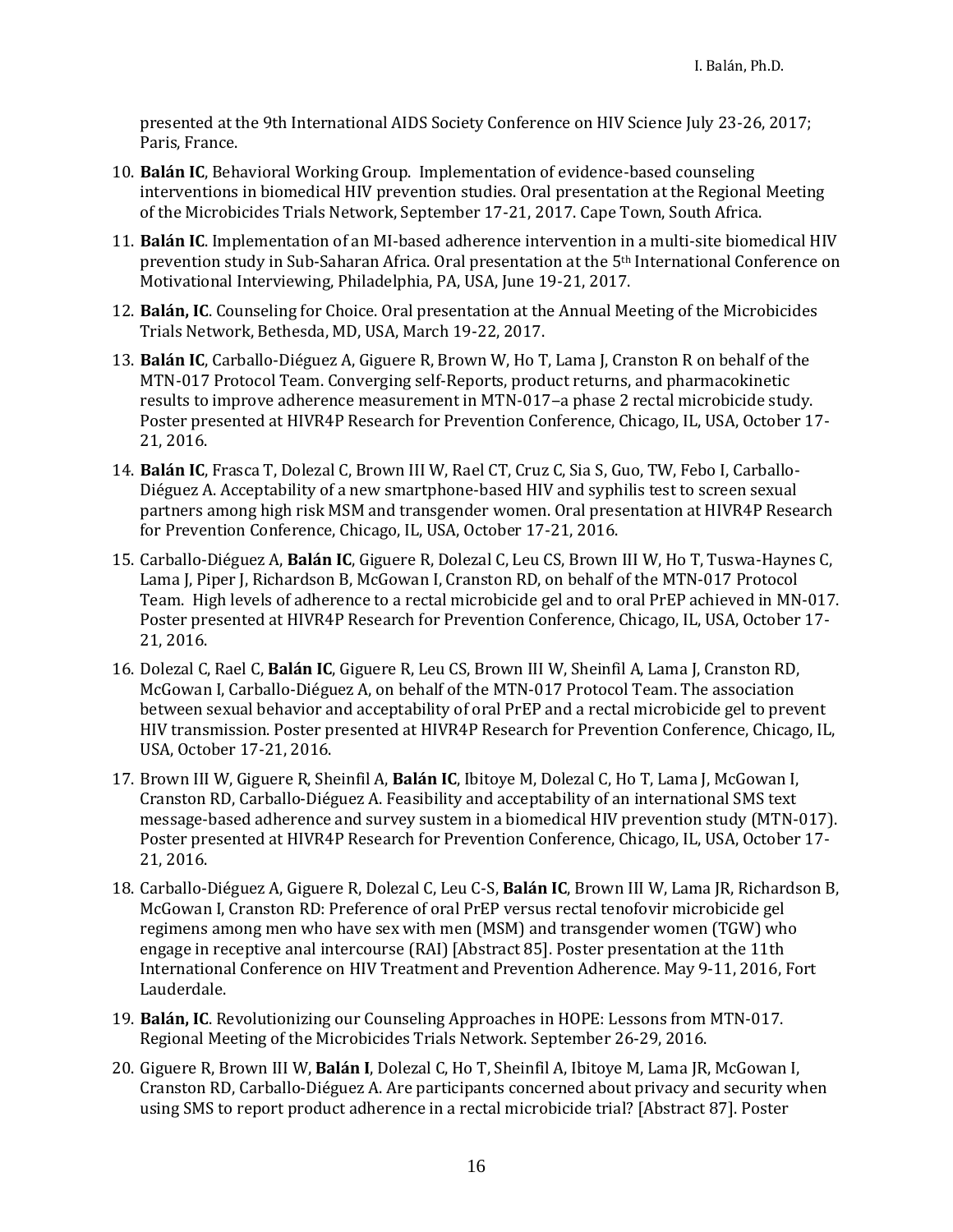presentation at the 11th International Conference on HIV Treatment and Prevention Adherence. May 9-11, 2016, Fort Lauderdale.

- 21. Chavez TA, Yang K, Nehoray B, Ricker C, Nunez G, Arreola D, Villarreal V, **Balán I**, Niell-Swiller M, Ashing KT, Abraido-Lanza A, Uman G, Sand SR, Blazer KR, Weitzel JN: Evaluating the effects of a pre-genetic cancer risk assessment telephone intervention on anxiety and cancer genetics knowledge. Poster presented at the annual convention of the Society for Personality and Social Psychology, San Diego, California, January 28-30, 2016.
- 22. **Balán IC**, Carballo-Diéguez A, Giguere R, Lama J, Cranston R: Implementation of an adherence counseling intervention in a microbicide trial: challenges in changing counselor behavior. [P42.11] Poster presentation at HIVR4P Research for Prevention Conference, Cape Town, South Africa, October 28-31, 2014.
- 23. Pando MA, **Balán I**, Dolezal C, Marone R, Barreda V, Carballo-Diéguez A, Avila MM: Increasing HIV testing for prevention: Acceptability of a rapid HIV test available over-the-counter for selftesting among MSM from Buenos Aires, Argentina. Poster presented at AIDS Vaccine Conference, Barcelona, Spain, October 7-10, 2013.
- 24. Pando MA, Carballo-Diéguez A, **Balán I,** Dolezal C, Marone R, Barreda V, and Avila MM: Willingness to use rectal microbicides for HIV prevention among HIV-negative Argentinean MSM. Differences according to formulation. Poster presented at AIDS Vaccine Conference, Barcelona, Spain, October 7-10, 2013.
- 25. **Balán IC**, Barreda V, Marone R, Avila MM, Carballo-Diéguez A: Venue, patron, and alcohol: The creation of a high-risk sexual space. Oral presentation at the  $36<sup>th</sup>$  Annual Meeting of the Research Society on Alcoholism, Orlando, FL, June 21-26, 2013.
- 26. **Balán IC**. Farmacoterapia Motivacional: Una intervención para mejorar la continuidad del tratamiento en pacientes Latinos con depresión. (Motivational Pharmacotherapy: An intervention to improve treatment continuity among depressed Latinos).  $27<sup>th</sup>$  Congress of the Latin American Psychiatric Association, Buenos Aires, Argentina, November 16-19, 2012.
- 27. **Balán IC**. Motivational Pharmacotherapy: Improving treatment retention among depressed Latinos. 3rd International Conference on Motivational Interviewing, Venice, Italy, June 18-20, 2012.
- 28. **Balán IC**. Motivational Pharmacotherapy: Improving treatment retention among depressed Latinos. Meeting of the American Society of Hispanic Psychiatry at the 165th Conference of the American Psychiatric Association, Philadelphia, PA, May 5, 2012.
- 29. **Balán IC**. Building research collaborations in Argentina. Meeting of the American Society of Hispanic Psychiatry at the 165th Conference of the American Psychiatric Association, Philadelphia, PA, May 5, 2012.
- 30. **Balán IC**, Cabassa LJ, Chavez L, Feldman J, Gonzalez HM, Piña AA, Interian A: Special panel with successful new investigators that have participated in the CRILMH program. "Critical Research Issues in Latino Mental Health Conference" Miami, Fl, November 12-15, 2011.
- 31. Jacobson JO, Alonso-Gonzalez M, Ramachandran D, Paz-Bailey G, **Balán I**, Morales-Miranda S, Guardado ME, Salamanca-Kacic R, Nieto-Gomez AI, Maddaleno M. O1-S04.02 Regional HIV surveillance of youth MSM through multilevel analysis of RDS studies in Latin America. Sex Transm Infect 2011;87:A29 doi:10.1136/sextrans-2011-050109.20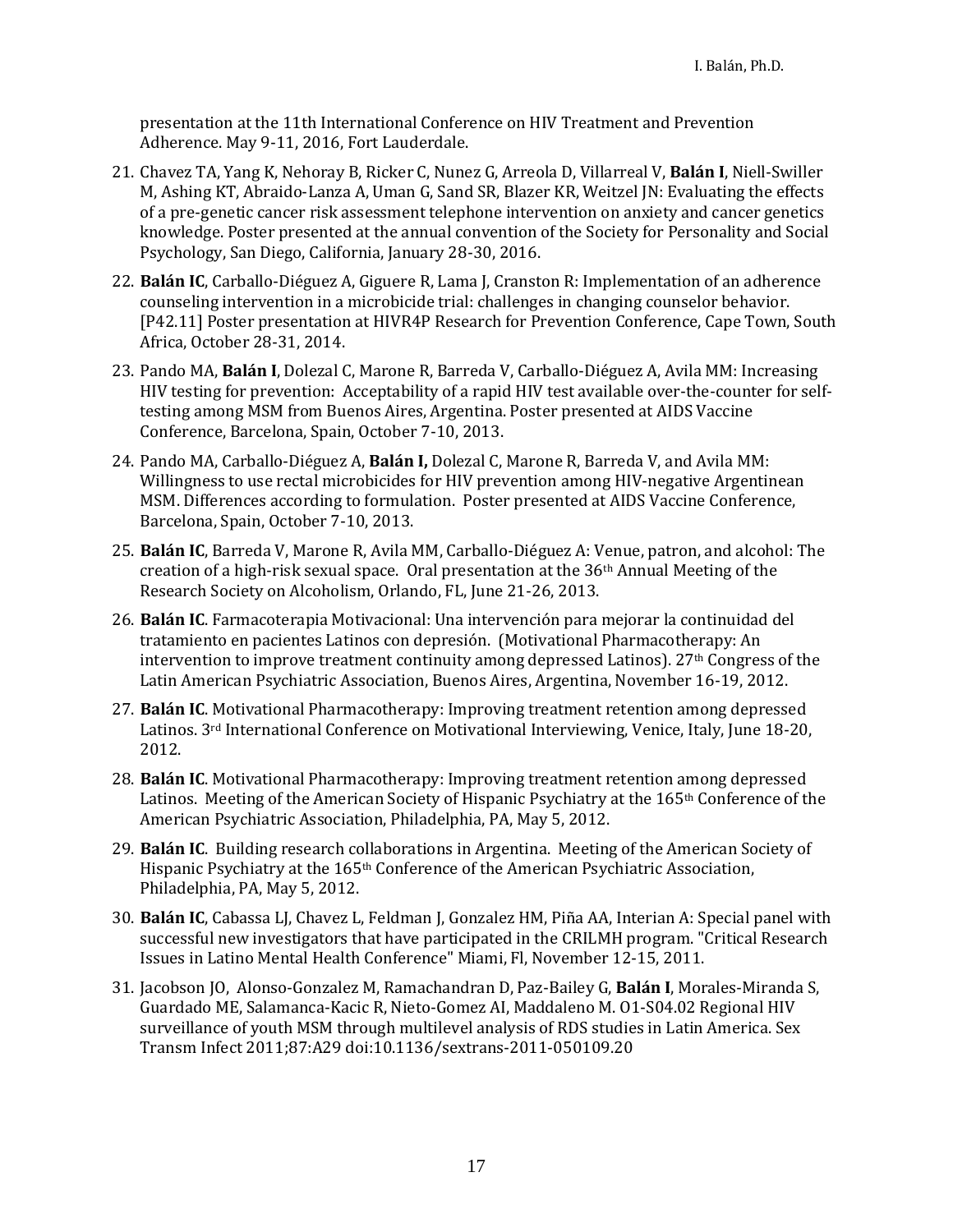- 32. **Balán IC**, Carballo-Dieguez A, Marone R, Barreda V, Dolezal C, Pando MA, Avila MM: Diverse sexual identities, partners, and sexual risk behavior among MSM in Buenos Aires, Argentina. Oral presentation at the 10<sup>th</sup> AIDS Impact Conference, Santa Fe, NM, September 12-15, 2011.
- 33. **Balán IC**, Carballo-Dieguez A, Marone R, Dolezal C, Pando MA, Barreda V, Avila MM: Alcohol, drug use, and sexual risk behavior among a diverse sample of men who have sex with men in Buenos Aires, Argentina. Oral presentation at the 34th Annual Meeting of the Research Society on Alcoholism, Atlanta, GA, June 24-29, 2011.
- 34. Pando MA, Marone R, Barreda V, Dolezal C, **Balán I**, Carballo-Diéguez A, Avila MM: Is knowledge about HIV among MSM in Buenos Aires related to HIV seroinfection? XVIII International AIDS Conference, Vienna, Austria, July 18-23, 2010.
- 35. González JV, Basiletti J, Pando MA, dos Ramos Farías MS, Marone R, **Balán I**, Dolezal C, Squiquera L, Carballo-Diéguez A, Ávila MM, Picconi MA: HPV prevalence among men who have sex with men (MSM) and trans sex workers (TSW) in Buenos Aires, Argentina. 26th International Papillomavirus Conference, Montreal, Canada, July 4-8, 2010.
- 36. Carballo-Dieguez A, Pando M, **Balán I**, Dolezal C, Marone R, Barreda V, Avila MM: HIV and other sexually transmitted co-infections by sexual identity among men who have sex with men recruited by respondent driven sampling (RDS) in Buenos Aires, Argentina. XVIII International AIDS Conference, Vienna, Austria, July 18-23, 2010.
- 37. Carballo-Diéguez A, **Balán I**, Marone R, Pando M, Dolezal C, Leu C, Barreda V, & Avila MM: High HIV incidence and willingness to use rectal microbicides among Argentine MSM: Potential for rectal microbicide studies. Microbicides 2010 Conference, Pittsburgh, PA, May 22-25, 2010.
- 38. **Balán IC**, Moyers TB, Zuckoff A. Combining MI with other psychotherapeutic approaches: What works well…..and not so well. Presented at the annual conference of the Motivational Interviewing Network of Trainers, San Diego, CA, October 7-9, 2010.
- 39. **Balán IC**, Schmidt A, Sandfort T, Blanco C: Sexual orientation and risk of current mood and anxiety disorders among adults in the U.S. Paper presented at the 28th Annual Conference of the Gay and Lesbian Medical Association, San Diego, CA, September 22-25, 2010.
- 40. **Balán IC**, Carballo-Dieguez A, Marone RO, Pando MA, Barreda V, Avila MM: Acceptability of rapid home HIV testing among gay men in Buenos Aires, Argentina. XVIII International AIDS Conference, Vienna, Austria, July 18-23, 2010.
- 41. **Balán I**, & Carballo-Diéguez A: HIV risk concerns and risk reduction among HIV-negative MSM who bareback. Presented at the 137th Annual Meeting of the American Public Health Association, Philadelphia, PA, Nov 7-11, 2009. Abstract no. 200786
- 42. Carballo-Diéguez A, **Balán I**, Dolezal C, Mello M: Childhood sexual experiences among men who have sex with men in Brazil. Presented at 137th Annual Meeting of the American Public Health Association, Philadelphia, PA, Nov 7-11, 2009. Abstract No. 200010
- 43. **Balán I,** & Carballo-Diéguez A: HIV risk concerns among HIV-negative MSM who bareback. Gay Men's Health Summit, Chicago, IL, Aug 28-30, 2009
- 44. Barreda V, Carballo-Diéguez A, **Balán IC**, Marone R, Pando MA, Avila MM: "HIV prevention challenges in cruising sites used by MSM in Buenos Aires, Argentina." Poster accepted for presentation at the XVII International AIDS Conference, Mexico City, Mexico, August 3-8, 2008.
- 45. Marone R, Carballo-Diéguez A, **Balán I**, Barreda V, Pando MA, Avila MM: "Does HIV matter to MSM in Buenos Aires, Argentina??" Poster accepted for presentation at the XVII International AIDS Conference, Mexico City, Mexico, August 3-8, 2008.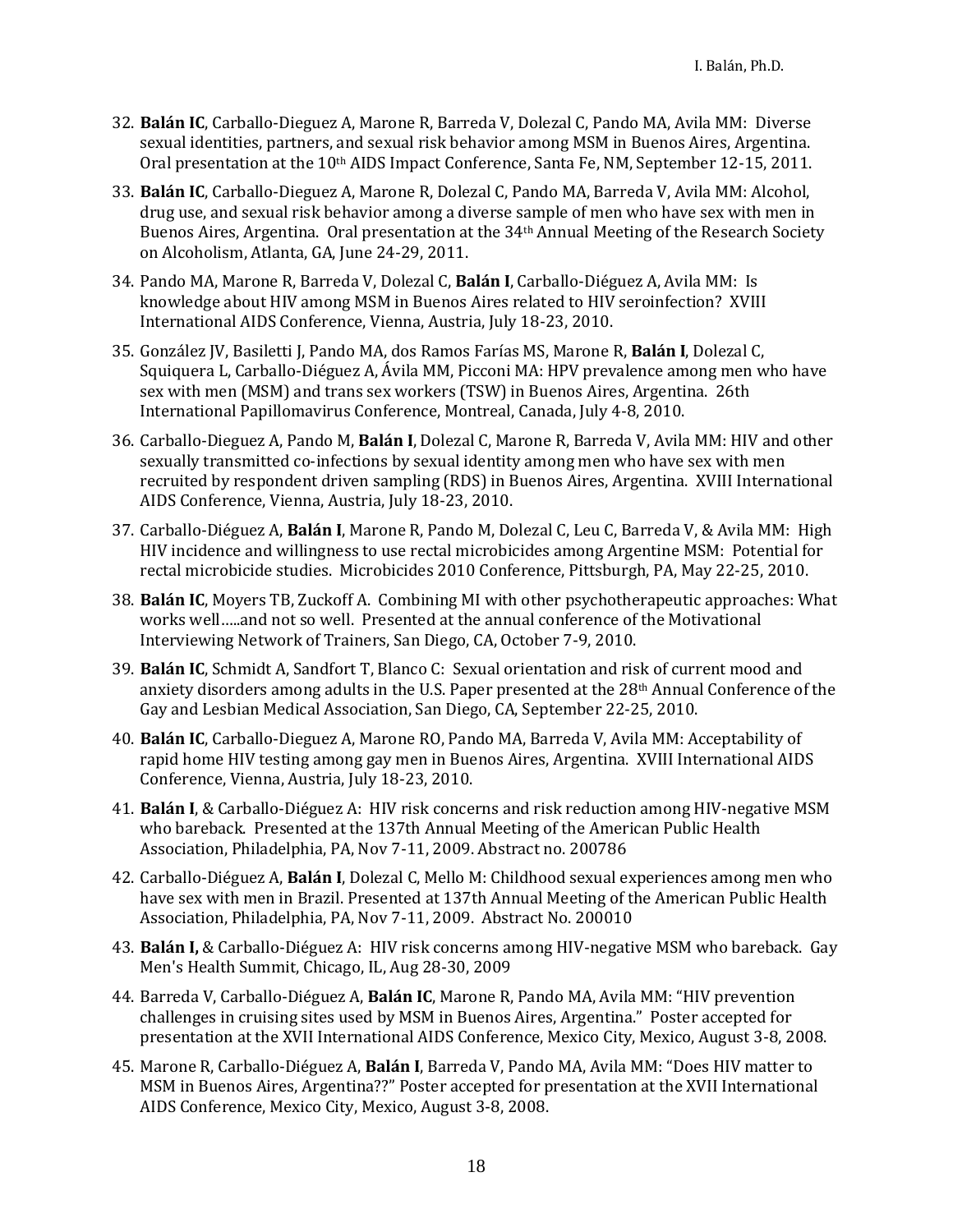- 46. Carballo-Diéguez A, Ventuneac A, Dolezal C, **Balán I**, Remien RH, Dowsett GW, Rowe MS, Frasca T, Nodin N: "Bareback sex and the Internet: MSM who seek men online for intentional unprotected anal intercourse (UAI)" [Abstract WEPE0653] Poster presentation at the XVI International AIDS Conference, Toronto, Canada, August 16, 2006.
- 47. Ventuneac A, Carballo-Diéguez A, Rowe M, Frasca T, Nodin N, **Balán I**, Remien RH, Lin P, Dolezal C: "Internet recruitment techniques for face-to-face interviews of men who have sex with men" [MOPE0742] Poster presentation at the XVI International AIDS Conference, Toronto, Canada, August 13-18, 2006.
- 48. Ventuneac A, Carballo-Diéguez A, Rowe M, Frasca T, Nodin N, **Balán I**, Remien R, Lin P, Dolezal C: "Online recruitment techniques for face-to-face interviews of men who have sex with men" [Abstract 141263] Oral presentation at the 134th Annual Meeting of the American Public Health Association (APHA), Boston, MA, November 4-8, 2006.
- 28. Carballo-Diéguez A, Shedlin M, Dowsett G, Remien R, Lin P, Dolezal C, **Balán I,** Ventuneac A: Barebacking and the Internet: Ethnography of popular sites used by gay men to meet others for intentionally unprotected anal sex.@ [WeOrD1335] Oral presentation at the XV International AIDS Conference, Bangkok, Thailand, July 11-16, 2004.

#### **COMMUNITY TRAINING WORKSHOPS/PRESENTATIONS**

- **2018** Motivational Interviewing Introductory Training, Institute for Family Health, New York, NY
- **2017** Using Screeners for Treatment Engagement, Esperanza Healthcare, Philadelphia, PA.
- **2015** Motivational Interviewing MINT Train-New-Trainers Program. Berlin, Germany
- **2015** Brief Behavioral Activation Therapy. Esperanza Healthcare, Philadelphia, PA.
- **2015** Spanish language Motivational Interviewing for Primary Care Consultations. Health Federation, Philadelphia, PA.
- **2014** Motivational Interviewing MINT Train-New-Trainers Program. Atlanta, GA
- **2013** Developing Intercultural Awareness & Competence. Harlem RBI, Inc. New York, NY
- **2013** Motivational Interviewing in Primary Care. New York Presbyterian Hospital. New York, NY
- **2012** Motivational Interviewing Introductory Training. Save Our Streets Program. New York, NY.
- **2012** Motivational Interviewing Supervisor Training. Kings County Hospital. New York, NY
- **2012** Developing Intercultural Awareness & Competence. The Dream School. New York, NY
- **2011** Motivational Interviewing Advanced Training. Harlem United, Inc. New York, NY
- **2011** Motivational Interviewing in Primary Care. New York, New Jersey AIDS Education Training **Center**
- **2011** Motivational Interviewing in HIV Treatment and Care. New York, New Jersey AIDS Education Training Center
- **2011** Taking A Sexual History. New York, New Jersey AIDS Education Training Center
- **2010** Integrating Culturally Relevant Content into Motivational Interviewing Interventions. Princeton Healthcare System. Princeton, NJ